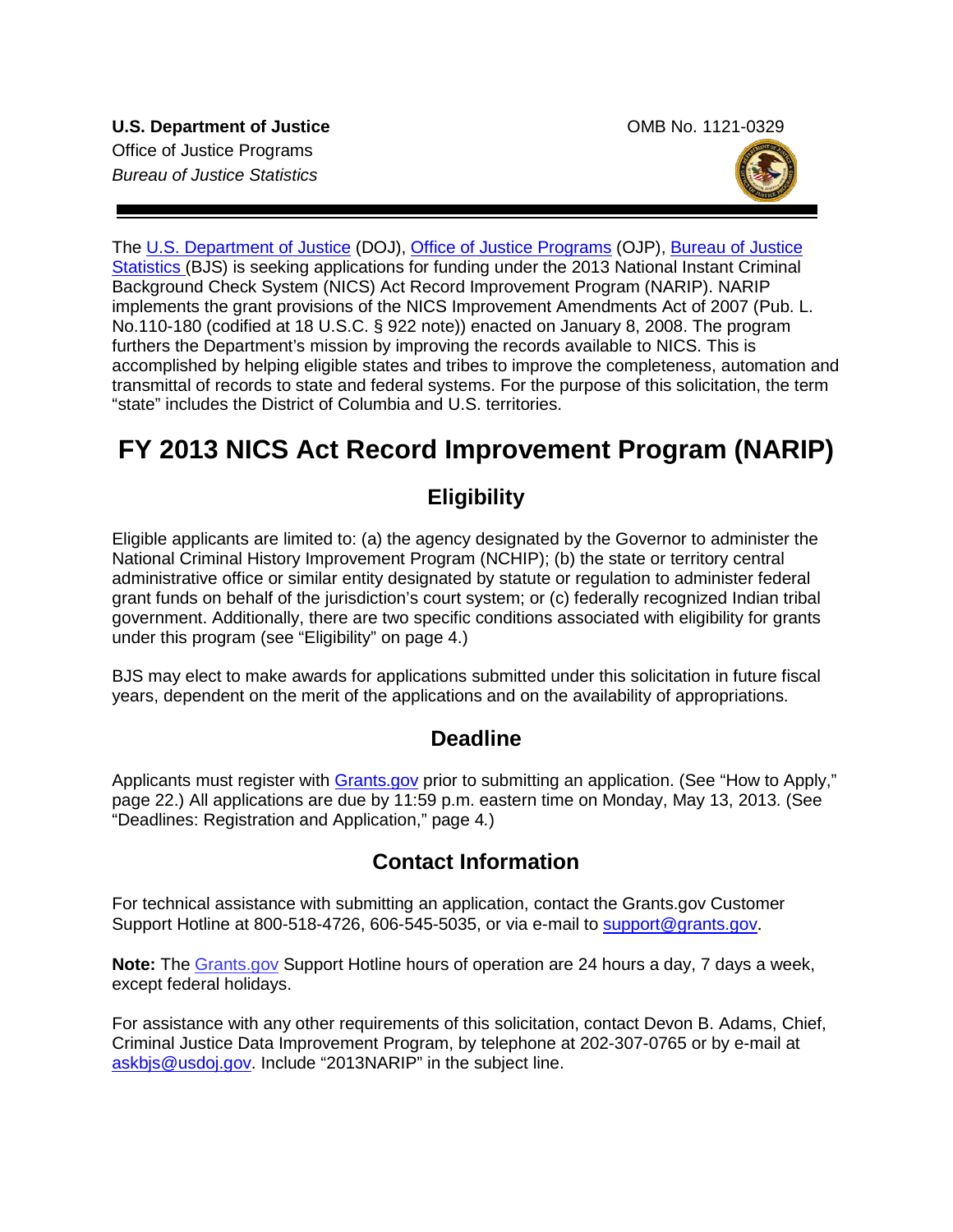Grants.gov number assigned to announcement: **BJS-2013-3537**

Release Date: March 21, 2013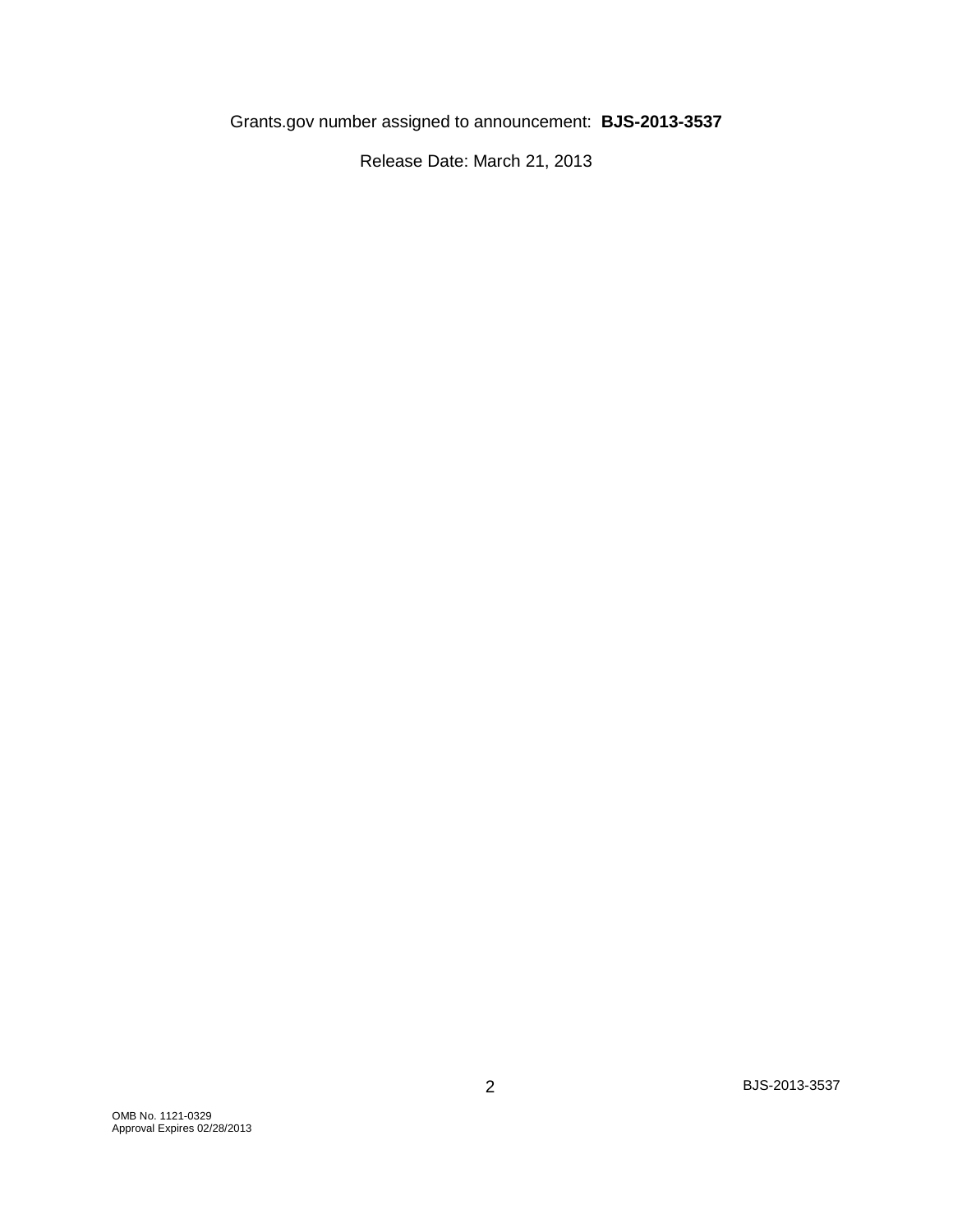| Information to Complete the Application for Federal Assistance (SF-424)13 |  |
|---------------------------------------------------------------------------|--|
|                                                                           |  |
|                                                                           |  |
|                                                                           |  |
|                                                                           |  |
|                                                                           |  |
|                                                                           |  |
|                                                                           |  |
|                                                                           |  |
|                                                                           |  |
|                                                                           |  |
|                                                                           |  |
|                                                                           |  |

# **Contents**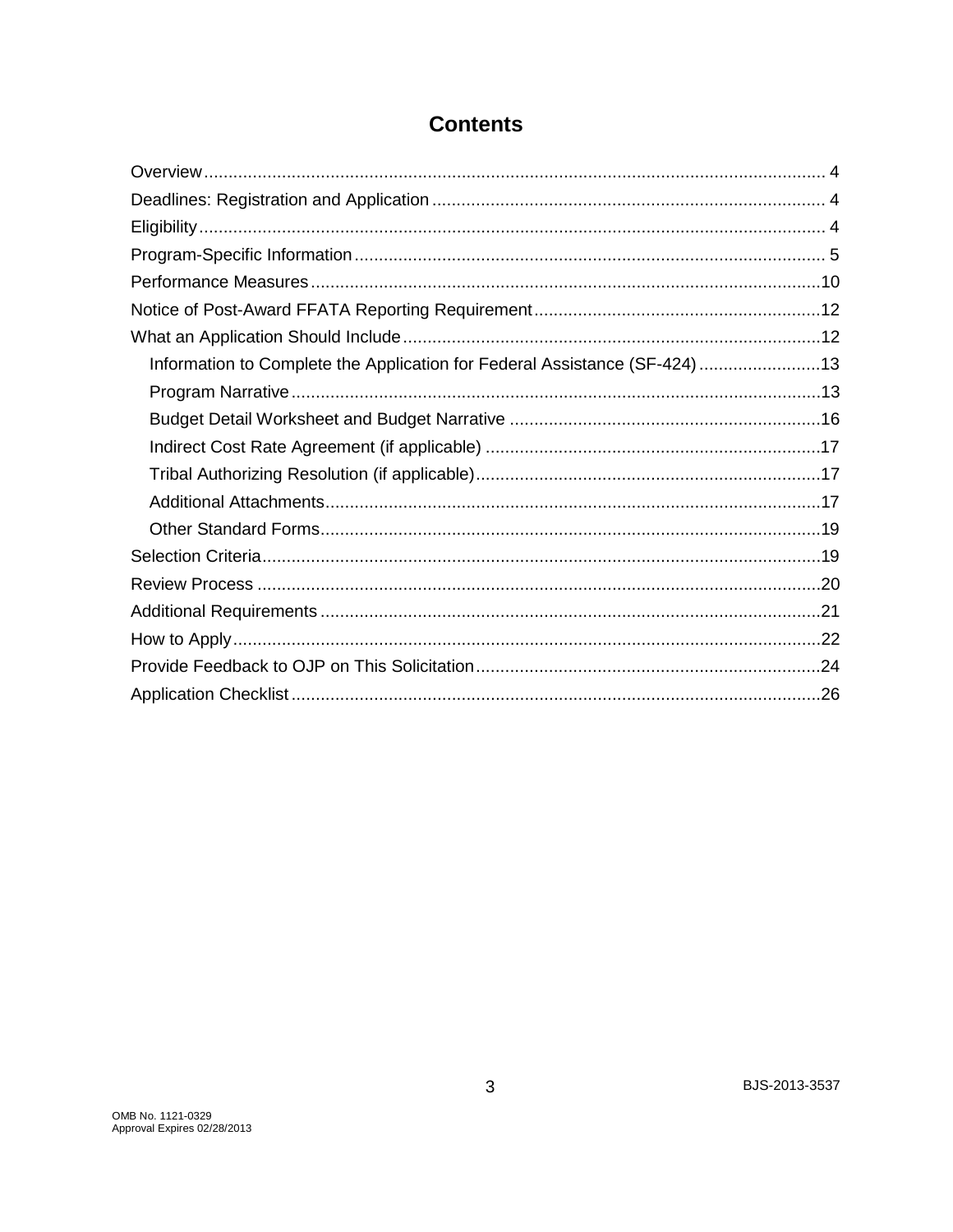# **FY 2013 NICS Act Record Improvement Program (NARIP) (CFDA # 16.813)**

## **Overview**

BJS is publishing this notice to announce the continuation of the National Instant Criminal Background Check System (NICS) Act Record Improvement Program (NARIP) in Fiscal Year (FY) 2013, identify the program priorities, and provide information on application requirements.

### **Program goals**

The NICS Improvement Amendments Act of 2007, Pub. L. No. 110-180 ("the NIAA") was signed into law on January 8, 2008. The NIAA amends the Brady Handgun Violence Prevention Act of 1993 ("the Brady Act") (Pub. L. No. 103-159), under which the Attorney General established NICS. Among other things, the Brady Act requires Federal Firearms Licensees (FFLs) to contact the NICS before transferring a firearm to an unlicensed person to obtain information on whether the proposed transferee is prohibited from receiving or possessing a firearm under state or federal law.

The NIAA was enacted in the wake of the April 2007 shooting tragedy at Virginia Tech. The Virginia Tech shooter was able to purchase firearms from an FFL because information about his prohibiting mental health history was not available to the NICS, and the system was therefore unable to deny the transfer of the firearms used in the shootings. The NIAA seeks to address the gap in information available to NICS about such prohibiting mental health adjudications and commitments and other prohibiting factors. Filling these information gaps will better enable the system to operate as intended to keep guns out of the hands of persons prohibited by federal or state law from receiving or possessing firearms. The automation of records will also reduce delays for law-abiding gun purchasers.

The NIAA authorized a grant program to assist states in providing certain information to the NICS, and prescribes grant penalties for non-compliance with the Act's record completeness goals. Additionally, pursuant to the Act, there are certain conditions, described under "Eligibility," that a state must satisfy in advance of receiving grants under the Act.

# **Deadlines: Registration and Application**

Applicants must register with Grants.gov in order to submit an application. OJP encourages applicants to **register several weeks before** the application submission deadline. In addition, OJP urges applicants to submit applications 72 hours prior to the application due date. The deadline to apply for funding under this announcement is 11:59 p.m. eastern time on Monday, May 13, 2013. See "How to Apply" on page 22 for details.

# **Eligibility**

The NIAA provides that the grants authorized are to be made in a manner consistent with the National Criminal History Improvement Program (NCHIP).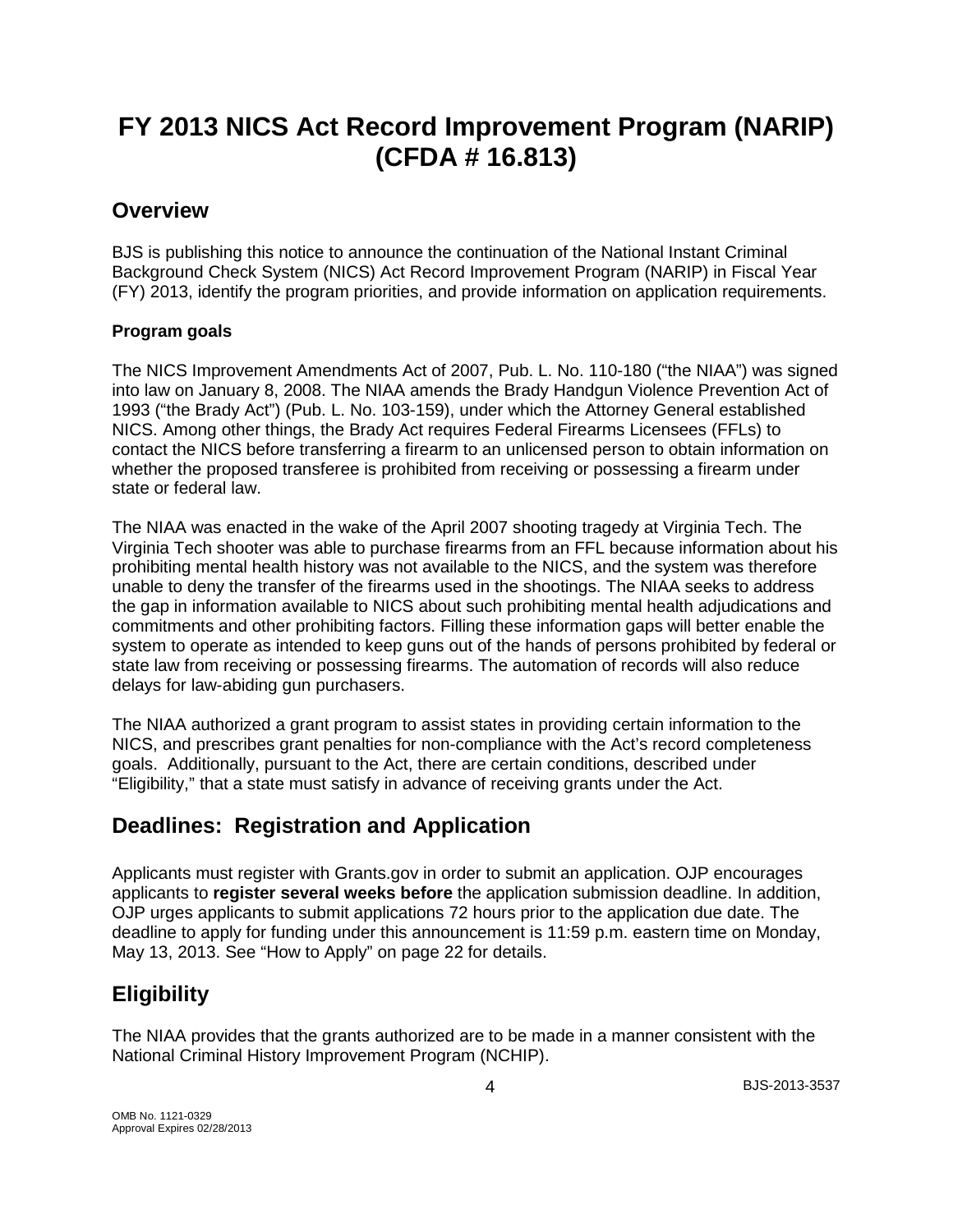The NARIP applications must be submitted by: (a) the agency designated by the Governor to administer the NCHIP program; (b) the state or territory central administrative office or similar entity designated by statute or regulation to administer federal grant funds on behalf of the jurisdiction's court system; or (c) federally recognized Indian tribal government.

Note - In accordance with the NIAA (see 18 U.S.C. § 922 note), there are two specific conditions that each state must satisfy before being eligible to receive grants:

- 1. First, "each State shall provide the Attorney General with a reasonable estimate, as calculated by a method determined by the Attorney General… of the number of the records" subject to the NIAA completeness requirements. *(Id.)* The last round of estimates were collected in 2011. Applicants under this solicitation should confirm with BJS whether this eligibility criteria has been met.
- 2. Second, "to be eligible for a grant under this [program], a State shall certify, to the satisfaction of the Attorney General, that the State has implemented a relief from disabilities program." *(Id.)* For the purpose of this solicitation, a "relief from disabilities program" is a program that permits persons who have been adjudicated a mental defective or committed to a mental institution to obtain relief from the firearms disabilities imposed by law as a result of such adjudication or commitment. This relief must be based on a finding, in accordance with principles of due process, by a state court, board, commission, or other lawful authority, that the circumstances of the disability and the person's record and reputation are such that the person will not be likely to act in a manner dangerous to the public safety and that the granting of relief would not be contrary to the public interest. The certification form is available on the ATF website at [http://www.atf.gov/files/forms/download/atf-f-3210-12.pdf.](http://www.atf.gov/files/forms/download/atf-f-3210-12.pdf) For further information, please visit NICS Improvement Act Questions and Answers on the BJS website at [www.bjs.gov/index.cfm?ty=tp&tid=49#q\\_and\\_a.](http://www.bjs.gov/index.cfm?ty=tp&tid=49#q_and_a)

Further, applications submitted on behalf of state court systems must specifically assure that: (1) the court system has the capability to contribute and will transmit pertinent information to the NICS established under section 103(b) of the Brady Handgun Violence Prevention Act (18 U.S.C. 922 note), and (2) that it will coordinate the programs proposed for NARIP funding with other federally funded information technology programs, including directly funded local programs.

(See "Additional Attachments" on page 17)

# **Program-Specific Information**

### **Authorizing legislation**

Pursuant to 42 USC § 3732(c), BJS is authorized to, "provide for improvements in the accuracy, quality, timeliness, immediate accessibility, and integration of State criminal history and related records, support the development and enhancement of national systems of criminal history and related records including the National Instant Criminal Background Check System, the National Incident-Based Reporting System, and the records of the National Crime Information Center, facilitate State participation in national records and information systems, and support statistical research for critical analysis of the improvement and utilization of criminal history records."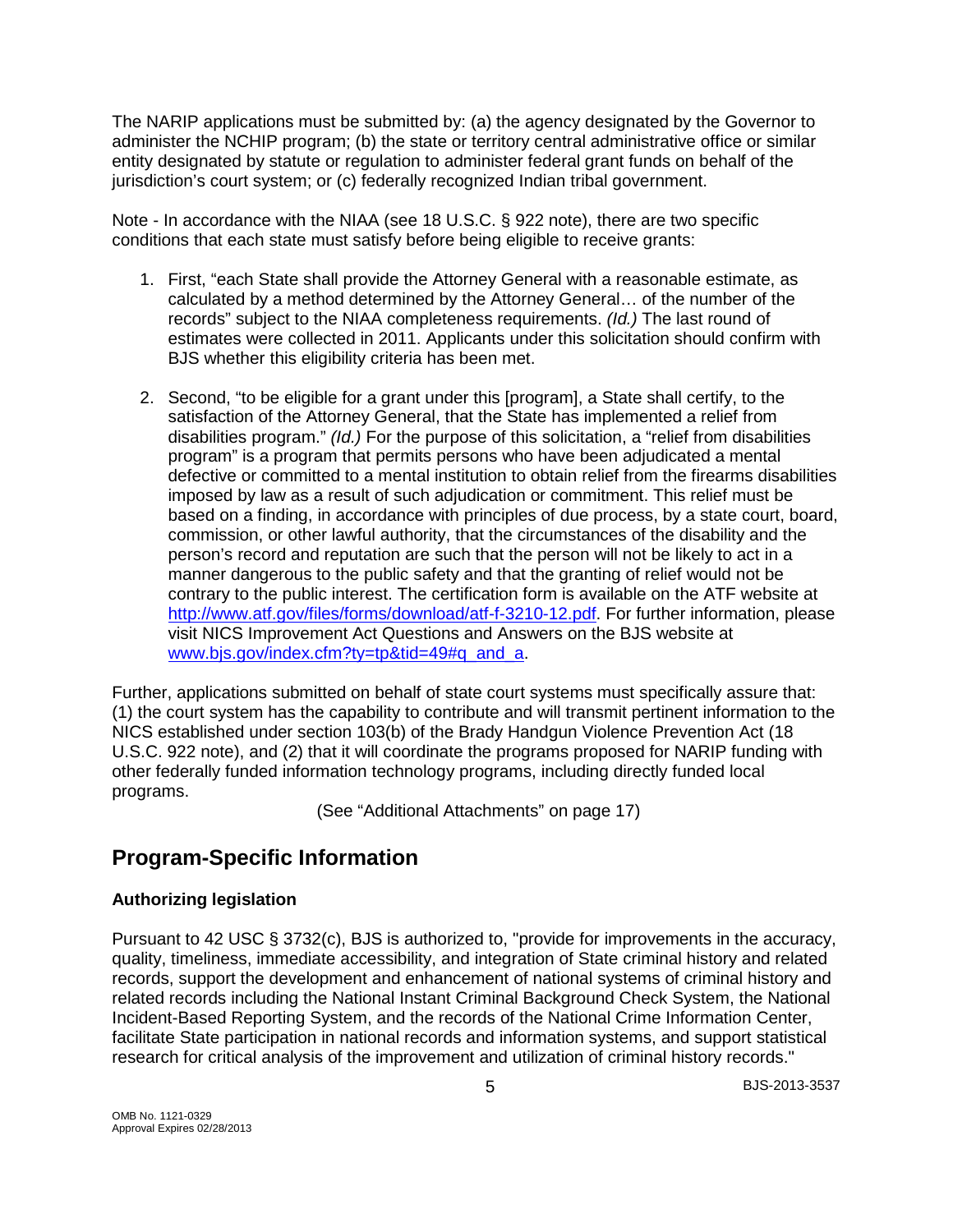NCHIP and the NICS Act Record Improvement Program (NARIP) are one means by which BJS provides for such improvements.

The NARIP is authorized by the NICS Improvement Amendments Act of 2007 (Pub. L. No. 110- 180), enacted on January 8, 2008. Among other things, the Act provides that the grants are to be made in a manner consistent with BJS's NCHIP Program. Therefore, NARIP application procedures parallel the provisions of the Crime Identification Technology Act of 1998 that guide NCHIP and implement the requirements of—

- The Crime Identification Technology Act of 1998 (CITA), Pub. L. No. 105-251, 112 Stat.1871 (1998), codified at 42 USC Section 14601 et seq.;
- The Brady Handgun Violence Prevention Act (Brady Act), Pub. L. No. 103-159, 107 Stat.1536 (1993), codified as amended at 18 U.S.C. Section 921 et seq.;
- The National Child Protection Act of 1993 (NCPA), Pub. L. No. 103-209, 107 Stat. 2490 (1993), codified as amended at 42 U.S.C. Sections 3759, 5101 note, 5119, 5119a, 5119b, 5119c;
- Those provisions of the Omnibus Crime Control and Safe Streets Act of 1968 (Omnibus Act), Pub. L. No. 90-351, 82 Stat. 197 (1968), codified as amended at 42 U.S.C. Section 3711 et seq., as amended; and the Violent Crime Control and Law Enforcement Act of 1994 (Violent Crime Control Act), Pub. L. No.103-322, 108 Stat. 1796 (1994), which pertain to the establishment, maintenance, analysis, or use of criminal history records and criminal record systems;
- Relevant requirements of the Jacob Wetterling Crimes Against Children and Sexually Violent Offender Registration Act, Pub. L. No. 103-322, 108 Stat. 2038, Megan's Law, Pub. L. No. 104-145, 110 Stat. 1345, and the Pam Lychner Sexual Offender Tracking and Identification Act of 1996, Pub. L. No. 104-236, 110 Stat. 3093; and Title 1 of the Adam Walsh Child Protection and Safety Act of 2006, Pub. L. No.109-248; and
- The Victims of Trafficking and Violence Protection Act of 2000, Pub. L. No. 106-386, 114 Stat. 1464 (2000) and related laws pertaining to the identification, collection, analysis and interstate exchange of records relating to domestic violence and stalking (including protection orders).

#### **Record Completeness Goals and Incentives**

The NIAA has provisions that require states to meet specified goals for completeness of the records submitted to the Attorney General identifying individuals prohibited by federal law from possessing firearms. The records covered include automated information needed by the NICS to identify felony convictions, felony indictments, fugitives from justice, drug arrests and convictions, prohibiting mental health adjudications and commitments, domestic violence protection orders, and misdemeanor crimes of domestic violence. The Act provides incentives for states to meet the goals it sets for greater record completeness:

• First, the Act allows states to obtain a waiver, beginning in 2011, of the state matching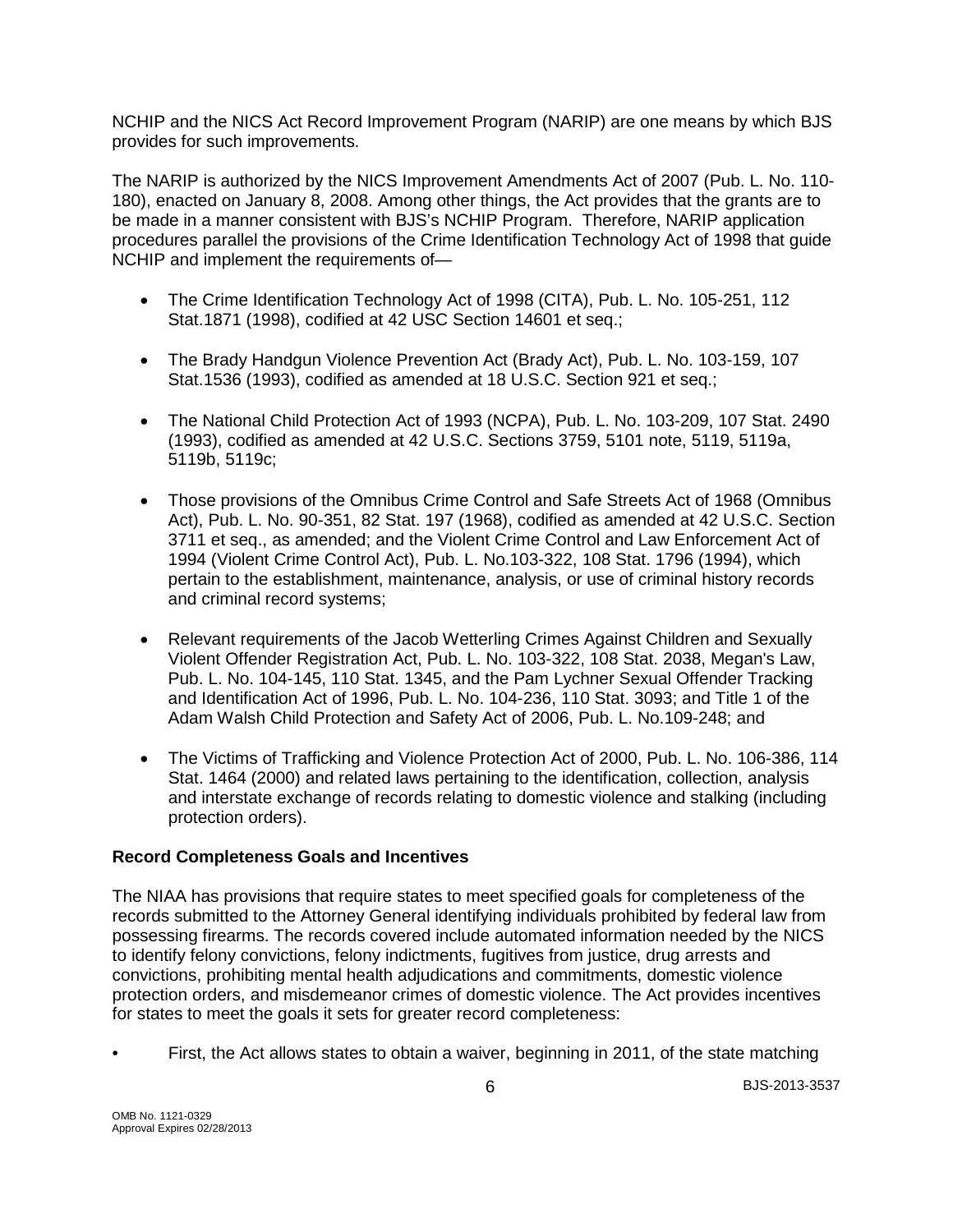requirement under the NCHIP grant program, if a state provides at least 90 percent of its records identifying persons in specified prohibited categories;

- Second, the Act authorizes grant programs described herein, which, pursuant to the Act, are being administered consistent with NCHIP, for state executive and judicial agencies to establish and upgrade information automation and identification technologies for timely submission of final criminal record dispositions and other information relevant to NICS checks; and
- Finally, the Act provides for discretionary and mandatory Byrne Justice Assistance Grant (JAG) program funding penalties, unless the penalties are waived by the Attorney General for good cause. The penalties are specified in relation to meeting record completeness requirements and the time lapsed from January 8, 2008, when NIAA was enacted. As of January 2011, 3 percent could be withheld if records were less than 50 percent complete. In 2013, 4 percent may be withheld if records are less than 70 percent complete. In 2018, 5 percent shall be withheld if the records are less than 90 percent complete, unless the Attorney General waives the penalty upon a finding that a State is making a reasonable effort to comply with the NIAA.

#### **Program goals**

NARIP was enacted to improve the completeness, automation, and transmittal of records to state and federal systems used by the NICS. Such records include criminal history records, records of felony convictions, warrants, records of protective orders, convictions for misdemeanors involving domestic violence and stalking, drug arrests and convictions, records of mental health adjudications, and others which may disqualify an individual from possessing or receiving a firearm under federal law. Helping states, state court systems, and tribes to automate these records will also reduce delays for law-abiding gun purchasers.

### **FY 2013 Priority Area – Improve Reporting of Mental Health Information to NICS**

BJS is continuing to emphasize the need for applicants to focus efforts on making information on persons prohibited from possessing firearms for mental health reasons accessible to NICS. Therefore, recipients of funds must agree to use a portion of awarded funds to make such records accessible to NICS unless the state certifies in the application that it:

- **(1)** already submits to NICS information on all persons prohibited from possessing firearms for mental health reasons; or
- **(2)** will focus funds on another category of qualifying NICS records that the state reasonably argues represents a greater information gap; or
- **(3)** is prohibited by law from sharing information with NICS on persons prohibited for mental health reasons (with citations to the relevant law).

#### **State Grants**

Section 103 of the NIAA provides that the grants "shall be used by the States and Indian tribal governments, in conjunction with units of local government and State and local courts, to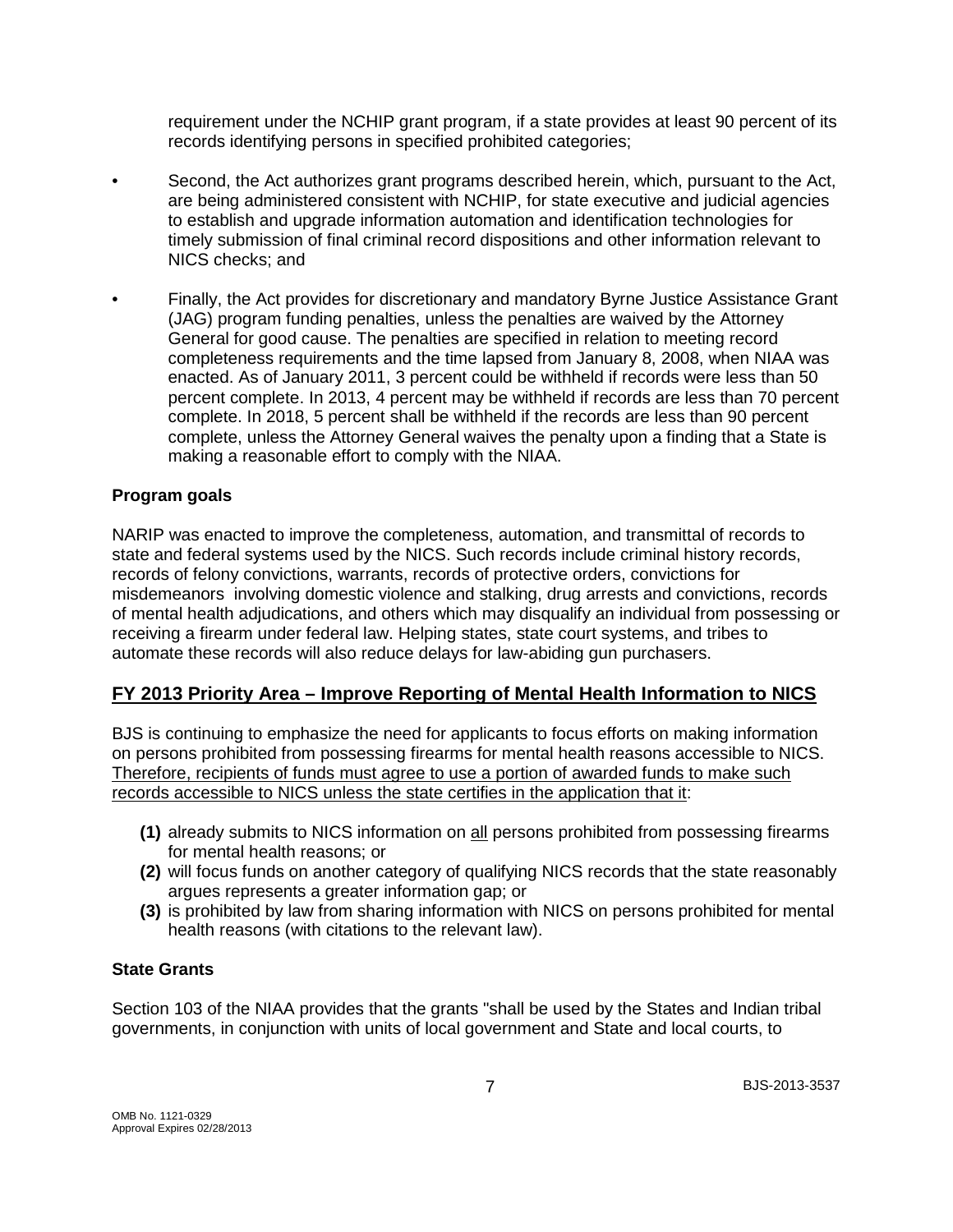establish or upgrade information and identification technologies for firearms eligibility determinations."

In accordance with the Act, a grant to a state, territory or Indian tribe may only be used to—

- supply accurate and timely information to the Attorney General concerning the identity of persons who have a federally prohibiting mental health adjudication or commitment;
- create electronic systems that provide accurate and up-to-date information directly related to checks under the NICS, including court disposition and corrections records;
- assist states in establishing or enhancing their own capacities to perform NICS background checks;
- supply accurate and timely information to the Attorney General concerning final dispositions of criminal records to databases accessed by NICS;
- supply accurate and timely court orders and records of misdemeanor crimes of domestic violence for inclusion in federal and state law enforcement databases used to conduct NICS background checks;
- collect and analyze data needed to demonstrate levels of state compliance with the NIAA; and
- maintain the required relief from disabilities program in accordance with the NIAA (however, by statute not less than 3 percent and no more than 10 percent of each grant shall be used for this purpose).

### **State Court Grants**

Section 301 of the NIAA provides that grants shall be made to each state or tribal government, consistent with plans for the integration, automation, and accessibility of criminal history records, for use by the court systems to improve automation and transmittal to federal and state repositories of: (1) criminal history dispositions; (2) records relevant to determining whether a person has been convicted of a misdemeanor crime of domestic violence or whether a person is a subject of a prohibiting domestic violence protection order; and (3) prohibiting mental health adjudications and commitments.

Further, the law provides that the amounts granted shall be used by the court system only to implement—

- assessments, as necessary, of the capabilities of state courts to automate and transmit arrest and conviction records, court orders, and mental health adjudications or commitments to federal and state record repositories; and
- policies, systems, and procedures to automate and transmit arrest and conviction records, court orders, and mental health adjudications or commitments to federal and state record repositories.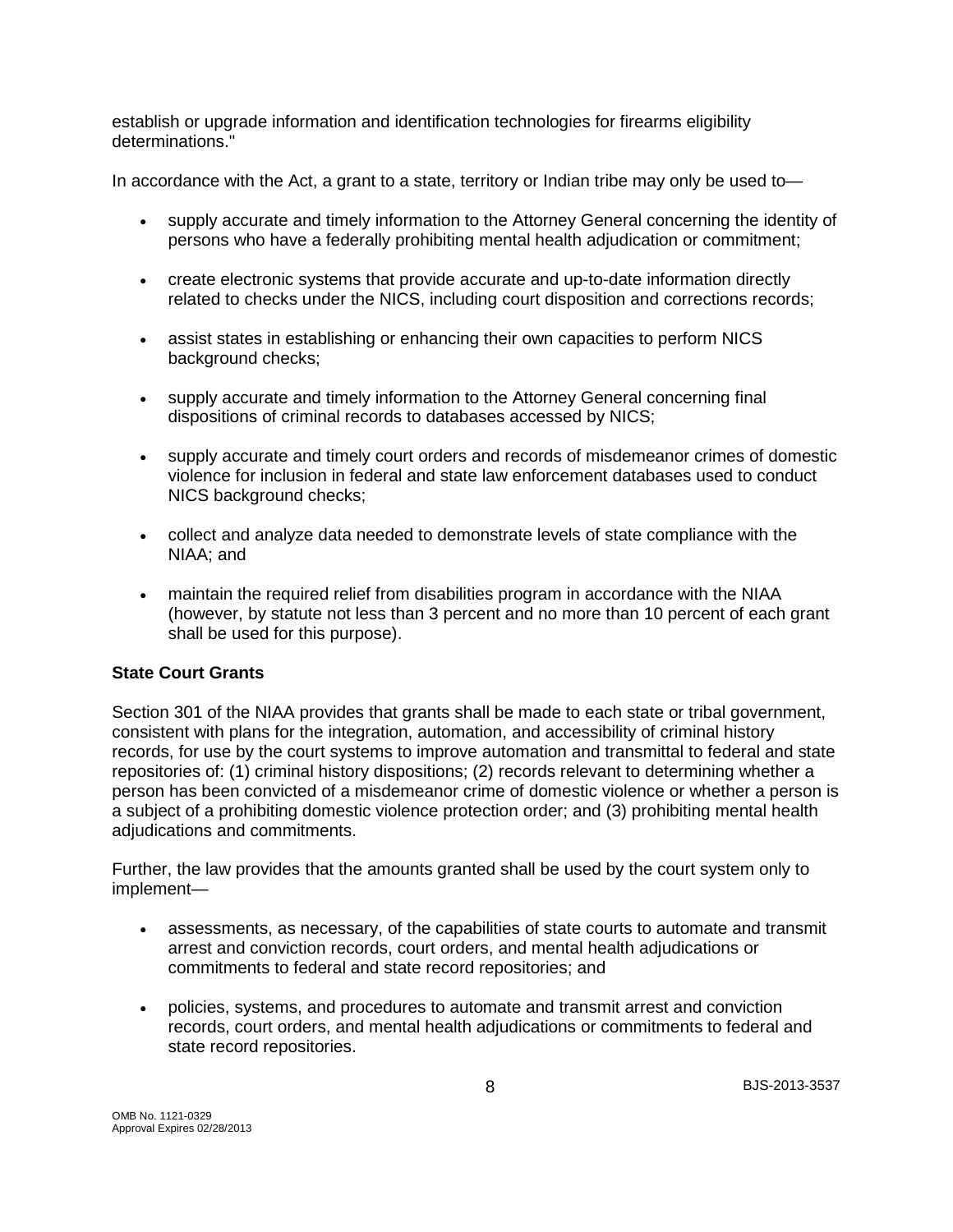### **Amount and Length of Awards**

All awards are subject to the availability of appropriated funds and to any modifications or additional requirements that may be imposed by law.

FY 2013 NARIP awards will be made for up to 12 months. Funded activities may begin on or after October 1, 2013. All activities must be scheduled to be completed by September 30, 2014.

#### **Budget Information**

#### **Limitation on Use of Award Funds for Employee Compensation; Waiver**

With respect to any award of more than \$250,000 made under this solicitation, recipients may not use federal funds to pay total cash compensation (salary plus cash bonuses) to any employee of the award recipient at a rate that exceeds 110% of the maximum annual salary payable to a member of the Federal Government's Senior Executive Service (SES) at an agency with a Certified SES Performance Appraisal System for that year. The 2012 salary table for SES employees is available at [www.opm.gov/oca/12tables/indexSES.asp.](http://www.opm.gov/oca/12tables/indexSES.asp) Note: A recipient may compensate an employee at a greater rate, provided the amount in excess of this compensation limitation is paid with non-federal funds. (Any such additional compensation will not be considered matching funds where match requirements apply.)

The Director of the Bureau of Justice Statistics may exercise discretion to waive, on an individual basis, the limitation on compensation rates allowable under an award. An applicant requesting a waiver should include a detailed justification in the budget narrative of the application. Unless the applicant submits a waiver request and justification with the application, the applicant should anticipate that OJP will request the applicant to adjust and resubmit the budget.

The justification should include the particular qualifications and expertise of the individual, the uniqueness of the service the individual will provide, the individual's specific knowledge of the program or project being undertaken with award funds, and a statement explaining that the individual's salary is commensurate with the regular and customary rate for an individual with his/her qualifications and expertise, and for the work to be done.

#### **Minimization of Conference Costs**

OJP encourages applicants to review the OJP guidance on conference approval, planning, and reporting that is available on the OJP Web site at [www.ojp.gov/funding/confcost.htm.](http://www.ojp.gov/funding/confcost.htm) This guidance sets out the current OJP policy, which requires all funding recipients that propose to hold or sponsor conferences (including meetings, trainings, and other similar events) to minimize costs, requires OJP review and prior written approval of most conference costs for cooperative agreement recipients (and certain costs for grant recipients), and generally prohibits the use of OJP funding to provide food and beverages at conferences. The guidance also sets upper limits on many conference costs, including facility space, audio/visual services, logistical planning services, programmatic planning services, and food and beverages (in the rare cases where food and beverage costs are permitted at all).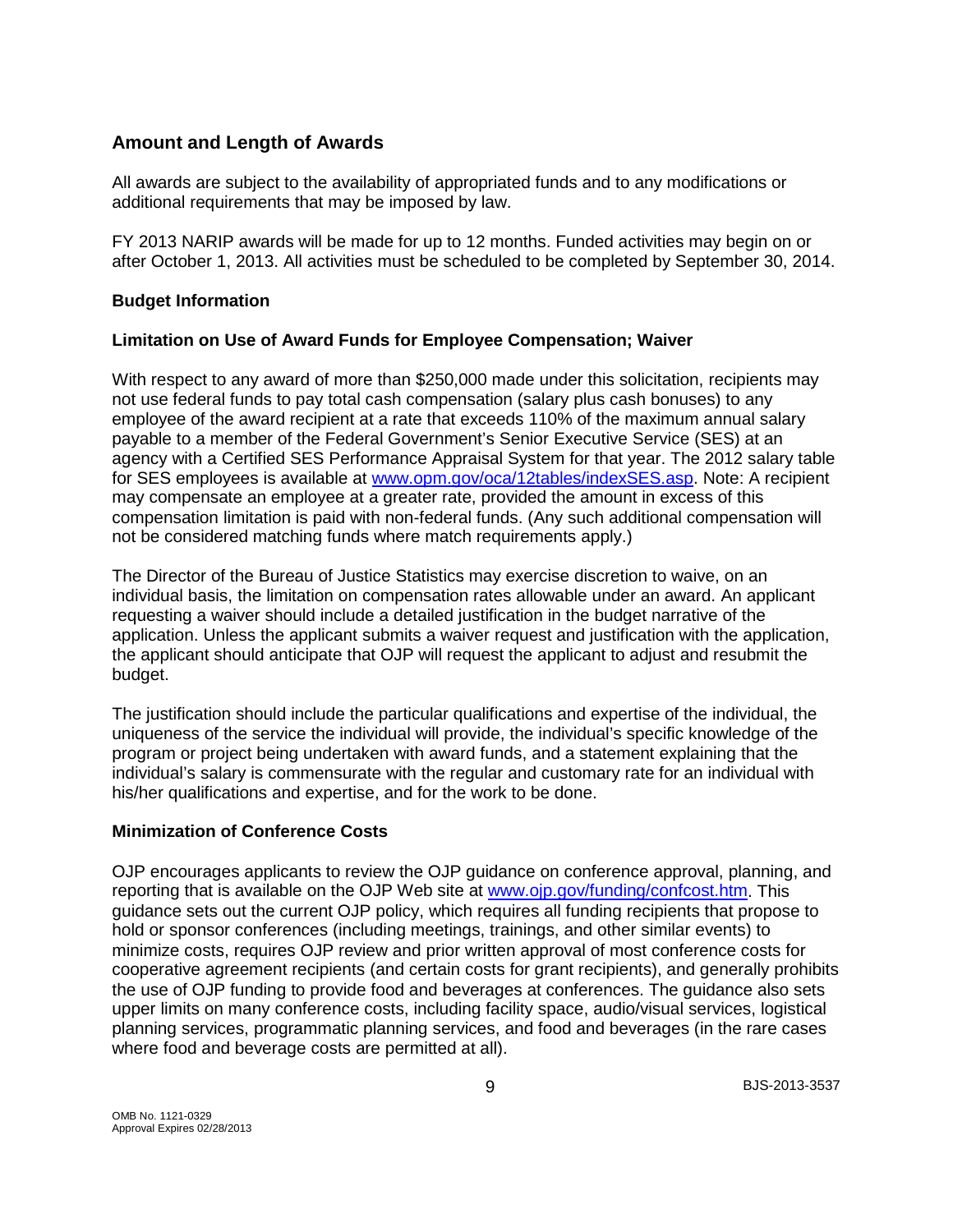Prior review and approval of conference costs can take time (see the guidance for specific deadlines), and applicants should take this into account when submitting proposals. Applicants also should understand that conference cost limits may change and that they should check the guidance for updates before incurring such costs.

Note on food and beverages: OJP may make exceptions to the general prohibition on using OJP funding for food and beverages, but will do so only in rare cases where food and beverages are not otherwise available (e.g., in extremely remote areas); the size of the event and capacity of nearby food and beverage vendors would make it impractical to not provide food and beverages; or a special presentation at a conference requires a plenary address where conference participants have no other time to obtain food and beverages. Any such exception requires OJP's prior written approval. The restriction on food and beverages does not apply to water provided at no cost, but does apply to any and all other refreshments, regardless of the size or nature of the meeting. Additionally, this restriction does not affect direct payment of per diem amounts to individuals in a travel status under your organization's travel policy.

#### **Match Requirement**

This solicitation does not require a match. However, if a successful application proposes a voluntary match amount, and OJP approves the budget, the total match amount incorporated into the approved budget becomes mandatory and subject to audit.

# **Performance Measures**

To assist the Department with fulfilling its responsibilities under the Government Performance and Results Act of 1993 (GPRA), Public Law 103-62, and the GPRA Modernization Act of 2010, Public Law 111–352, applicants that receive funding under this solicitation must provide data that measure the results of their work done under this solicitation. OJP will require any award recipient, post award, to provide the data requested in the "Data Grantee Provides" column so that OJP can calculate values for the "Performance Measures" column. Performance measures for this solicitation are as follows:

| <b>Objective</b>             | <b>Performance</b>          | <b>Data Grantee Provides</b>                             |
|------------------------------|-----------------------------|----------------------------------------------------------|
|                              | Measure(s)                  |                                                          |
| Ensure that the              | Number of states and tribes | Total number of state and tribes participating and total |
| infrastructure is            | participating and/or making | number of state and tribal records in the 7 categories.  |
| developed to connect         | records available to the    |                                                          |
| each state's and             | NICS (within the 7          | Number of state/tribal records made available for use by |
| tribe's records              | categories).                | NICS in 7 categories, including:                         |
| systems to the               |                             |                                                          |
| national records             |                             | Category 1: Records that identify a person who has       |
| systems operated by          |                             | been convicted in any court of a crime punishable by     |
| the FBI, including the       |                             | imprisonment for a term exceeding 1 year (e.g., federal  |
| <b>National Crime</b>        |                             | or state felonies), and any state misdemeanor            |
| <b>Information Center</b>    |                             | punishable by imprisonment for more than 2 years.        |
| (NCIC), the Integrated       |                             |                                                          |
| <b>Automated Fingerprint</b> |                             | Category 2: Records that identify a person who is under  |
| <b>Identification System</b> |                             | an indictment or information returned or filed with a    |
| (IAFIS), the Integrated      |                             | court, or for whom a criminal complaint has been issued  |
| Identification Index         |                             | or verified by a prosecutor for the crimes described in  |
|                              |                             | Category 1.                                              |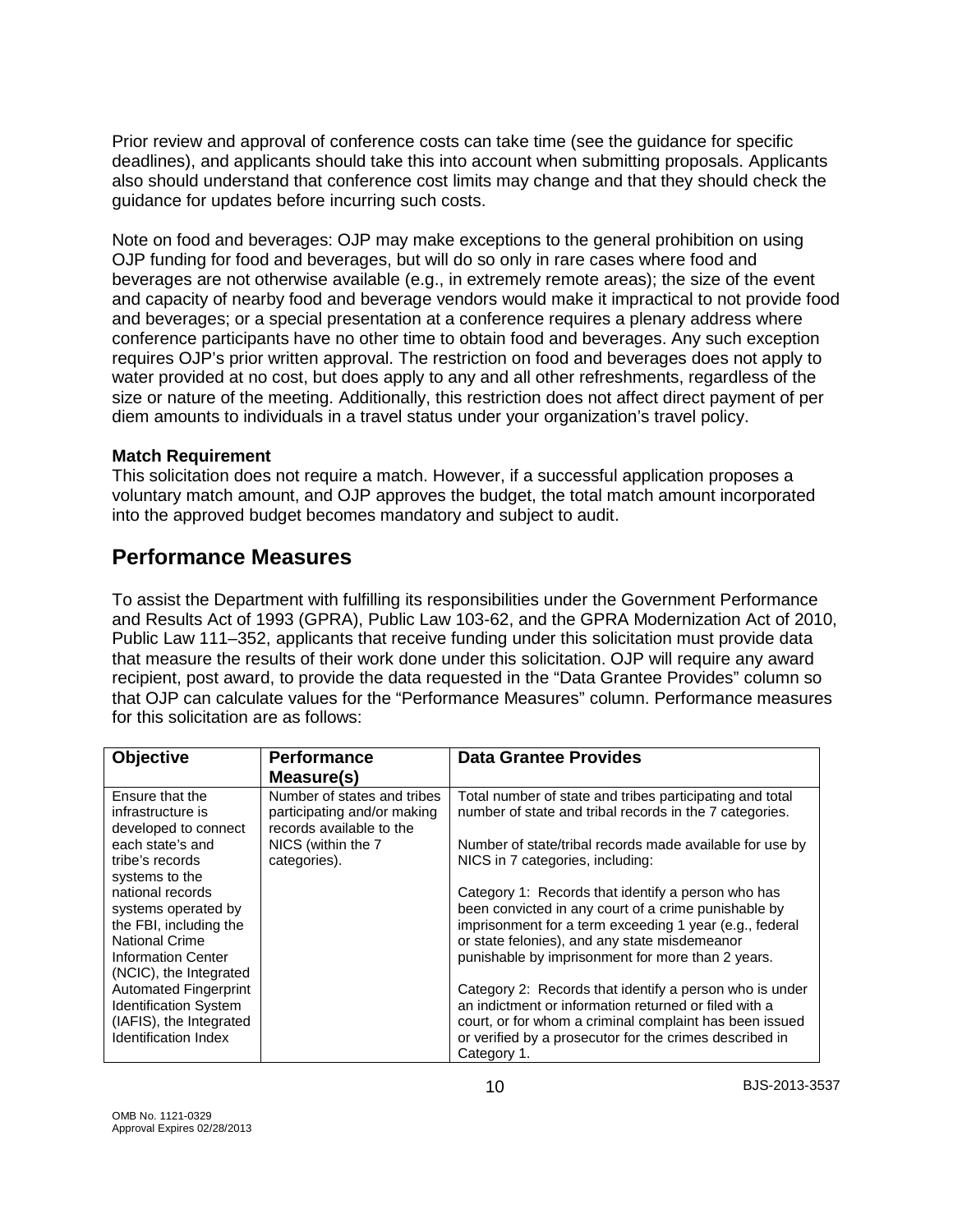| (III), and the National<br><b>Instant Criminal</b><br><b>Background Check</b><br>System (NICS) Index. |                                                                       | Category 3: Records that identify a person who is a<br>fugitive from justice, as demonstrated by an active felony<br>or misdemeanor want or warrant.<br>Category 4: Records that identify a person who is an<br>unlawful user of, or addicted to, any controlled<br>substance, as demonstrated by specified arrests,<br>convictions, and adjudications not protected from<br>disclosure to the Attorney General by federal or state<br>law.<br>Category 5: Records that identify a person who has<br>been adjudicated as a mental defective or who has been |
|-------------------------------------------------------------------------------------------------------|-----------------------------------------------------------------------|-------------------------------------------------------------------------------------------------------------------------------------------------------------------------------------------------------------------------------------------------------------------------------------------------------------------------------------------------------------------------------------------------------------------------------------------------------------------------------------------------------------------------------------------------------------|
|                                                                                                       |                                                                       | formally and involuntarily committed to any mental<br>institution when that information is not protected from<br>disclosure to the Attorney General by federal or state<br>law.                                                                                                                                                                                                                                                                                                                                                                             |
|                                                                                                       |                                                                       | Category 6: Records that electronically available and<br>identify a person subject to an active court order (e.g.,<br>issued by a criminal court or any civil court, such as<br>divorce court, family court, magistrate, or general<br>jurisdiction court) that restrains the person from<br>committing acts of violence against another person.                                                                                                                                                                                                            |
|                                                                                                       |                                                                       | Category 7: Records that electronically available and<br>identify a person convicted in any court of a<br>misdemeanor crime of domestic violence.                                                                                                                                                                                                                                                                                                                                                                                                           |
|                                                                                                       | Percentage of records<br>made available to NICS<br>that are complete. | Number of records made available to NICS that are<br>complete.                                                                                                                                                                                                                                                                                                                                                                                                                                                                                              |
|                                                                                                       | Number of records<br>available in NICS.                               |                                                                                                                                                                                                                                                                                                                                                                                                                                                                                                                                                             |
|                                                                                                       | Percentage of applications<br>for firearm transfers                   | Number of applications for firearm transfers.                                                                                                                                                                                                                                                                                                                                                                                                                                                                                                               |
|                                                                                                       | rejected due to data made<br>available to the NICS.                   | Number of applications for firearm transfers rejected for<br>the presence of a domestic violence misdemeanor<br>conviction.                                                                                                                                                                                                                                                                                                                                                                                                                                 |
|                                                                                                       |                                                                       | Number of applications for firearm transfers rejected due<br>to the presence of a mental health prohibitor.                                                                                                                                                                                                                                                                                                                                                                                                                                                 |

OJP does not require applicants to submit performance measures data with their applications. Instead, applicants should discuss in their application their proposed methods for collecting data for performance measures. Refer to the section "What an Application Should Include" on page 12 for additional information.

#### **Note on Project Evaluations**

Applicants that propose to use funds awarded through this solicitation to conduct project evaluations should be aware that certain project evaluations (such as systematic investigations designed to develop or contribute to generalizable knowledge) may constitute "research" for purposes of applicable DOJ human subjects protection regulations. However, project evaluations that are intended only to generate internal improvements to a program or service, or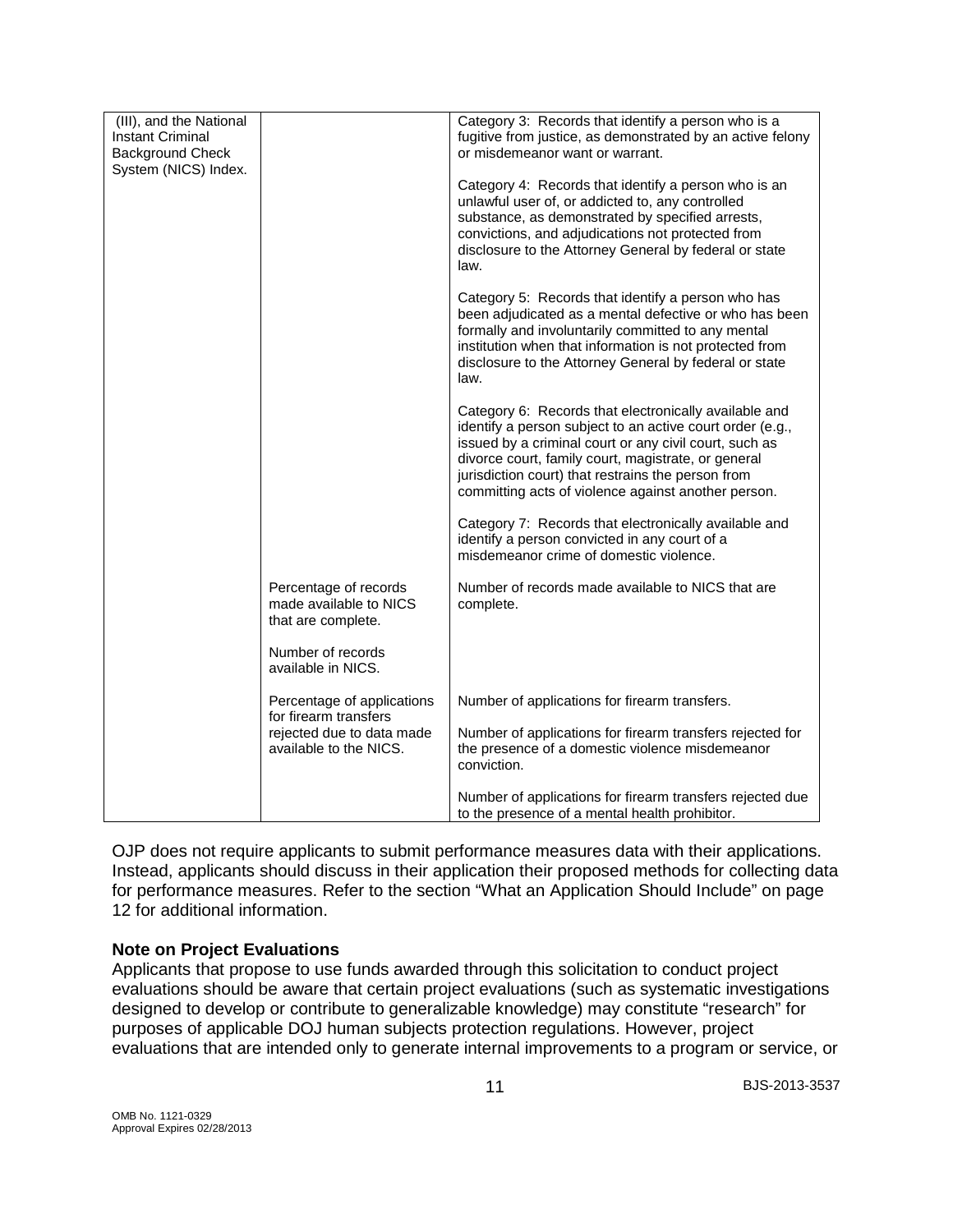are conducted only to meet OJP's performance measure data reporting requirements likely do not constitute "research." Applicants should provide sufficient information for OJP to determine whether the particular project they propose would either intentionally or unintentionally collect and/or use information in such a way that it meets the DOJ regulatory definition of research.

Research, for the purposes of human subjects protections for OJP-funded programs, is defined as, "a systematic investigation, including research development, testing, and evaluation, designed to develop or contribute to generalizable knowledge" 28 C.F.R. § 46.102(d). For additional information on determining whether a proposed activity would constitute research, see the decision tree to assist applicants on the "Research and the Protection of Human Subjects" section of the OJP "Other Requirements for OJP Applications" Web page [\(www.ojp.usdoj.gov/funding/other\\_requirements.htm\)](http://www.ojp.usdoj.gov/funding/other_requirements.htm). Applicants whose proposals may involve a research or statistical component also should review the "Confidentiality" section on that Web page.

# <span id="page-11-0"></span>**Notice of Post-Award FFATA Reporting Requirement**

Applicants should anticipate that OJP will require all recipients (other than individuals) of awards of \$25,000 or more under this solicitation, consistent with the Federal Funding Accountability and Transparency Act of 2006 (FFATA), to report award information on any first-tier subawards totaling \$25,000 or more, and, in certain cases, to report information on the names and total compensation of the five most highly compensated executives of the recipient and first-tier subrecipients. Each applicant entity must ensure that it has the necessary processes and systems in place to comply with the reporting requirements should it receive funding. Reports regarding subawards will be made through the FFATA Subaward Reporting System (FSRS), found at [www.fsrs.gov.](http://www.fsrs.gov/)

Please note also that applicants should anticipate that no subaward of an award made under this solicitation may be made to a subrecipient (other than an individual) unless the potential subrecipient acquires and provides a Data Universal Numbering System (DUNS) number.

# <span id="page-11-1"></span>**What an Application Should Include**

Applicants should anticipate that if they fail to submit an application that contains all of the specified elements, it may negatively affect the review of their application; and, should a decision be made to make an award, it may result in the inclusion of special conditions that preclude the recipient from accessing or using award funds pending satisfaction of the conditions.

Moreover, applicants should anticipate that applications that are determined to be nonresponsive to the scope of the solicitation, or that do not include the application elements that BJS has designated to be critical, will neither proceed to peer review nor receive further consideration. Under this solicitation, BJS has designated the following application elements as critical: Program Narrative, Budget Detail Worksheet and Budget Narrative. Applicants may combine the Budget Narrative and the Budget Detail Worksheet in one document. However, if an applicant submits only one document, it must contain **both** narrative and detail information.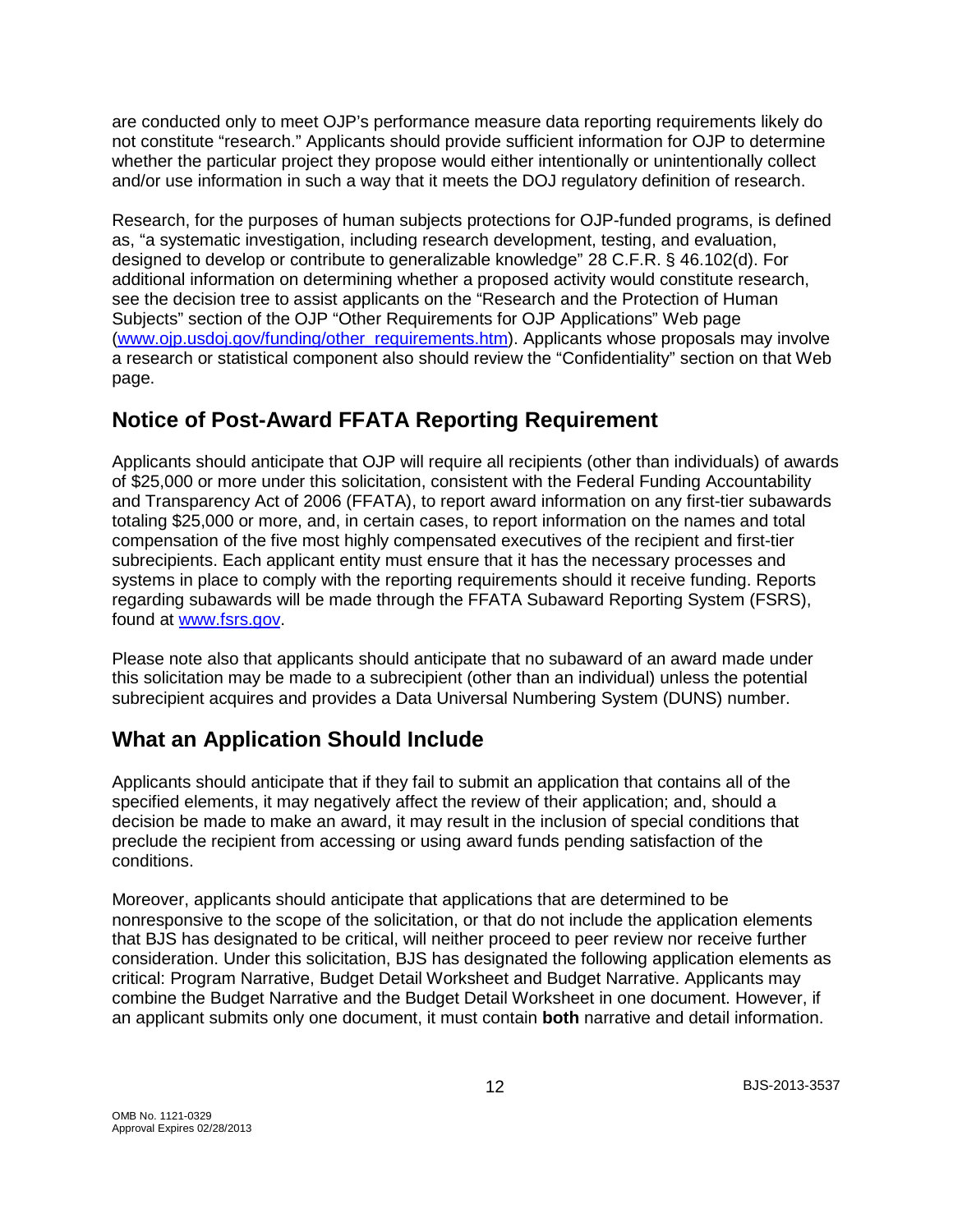OJP strongly recommends that applicants use appropriately descriptive file names (e.g*.*, "Program Narrative," "Budget Detail Worksheet and Budget Narrative," "Timelines," "Memoranda of Understanding," "Resumes") for all attachments. Also, OJP recommends that applicants include resumes in a single file.

#### <span id="page-12-0"></span>1. **Information to Complete the Application for Federal Assistance (SF-424)**

The SF-424 is a required standard form used as a cover sheet for submission of preapplications, applications, and related information. Grants.gov and GMS take information from the applicant's profile to populate the fields on this form. When selecting "type of applicant," if the applicant is a for-profit entity, select "For-Profit Organization" or "Small Business" (as applicable).

#### 2. **Program Narrative**

The following sections should be included as part of the program narrative.

- <span id="page-12-1"></span>a. Statement of the Problem
- b. Project Design and Implementation
- c. Capabilities and Competencies
- d. Plan for Collecting the Data Required for this Solicitation's Performance **Measures**

The Program Narrative attachment should include the following sections:

**Activities to be funded.** The program narrative should describe each and all of the tasks to be funded with FY 2013 NARIP funds over the project period outlined under Program Goals. All proposed tasks should demonstrate the intent of this program to improve the completeness, automation, and transmittal of records used by the NICS to state and federal systems. Dollar amounts must be included for each funded task. **Applications must specifically address the priority area regarding submission of mental health information to NICS (as outlined on page 7).**

**Compatibility with other systems.** The application should describe the extent to which proposed activities are compatible with current NCIC, NICS, IAFIS, and other applicable statewide or regional criminal justice information sharing standards or plans, including state anti-terrorism plans.

**Coordination.** The administering agency should coordinate efforts with relevant emergency management task forces and agencies to ensure that records development activities are compatible with security measures for preventing acts of terrorism. NARIP activities will be coordinated with other OJP efforts authorized and funded under CITA. To encourage coordination and information sharing among criminal justice systems, all OJP awards supporting information technology development require that a description of the project be submitted to the state Information Technology Point of Contact (POC), if one has been designated. A copy of the correspondence can be submitted as part of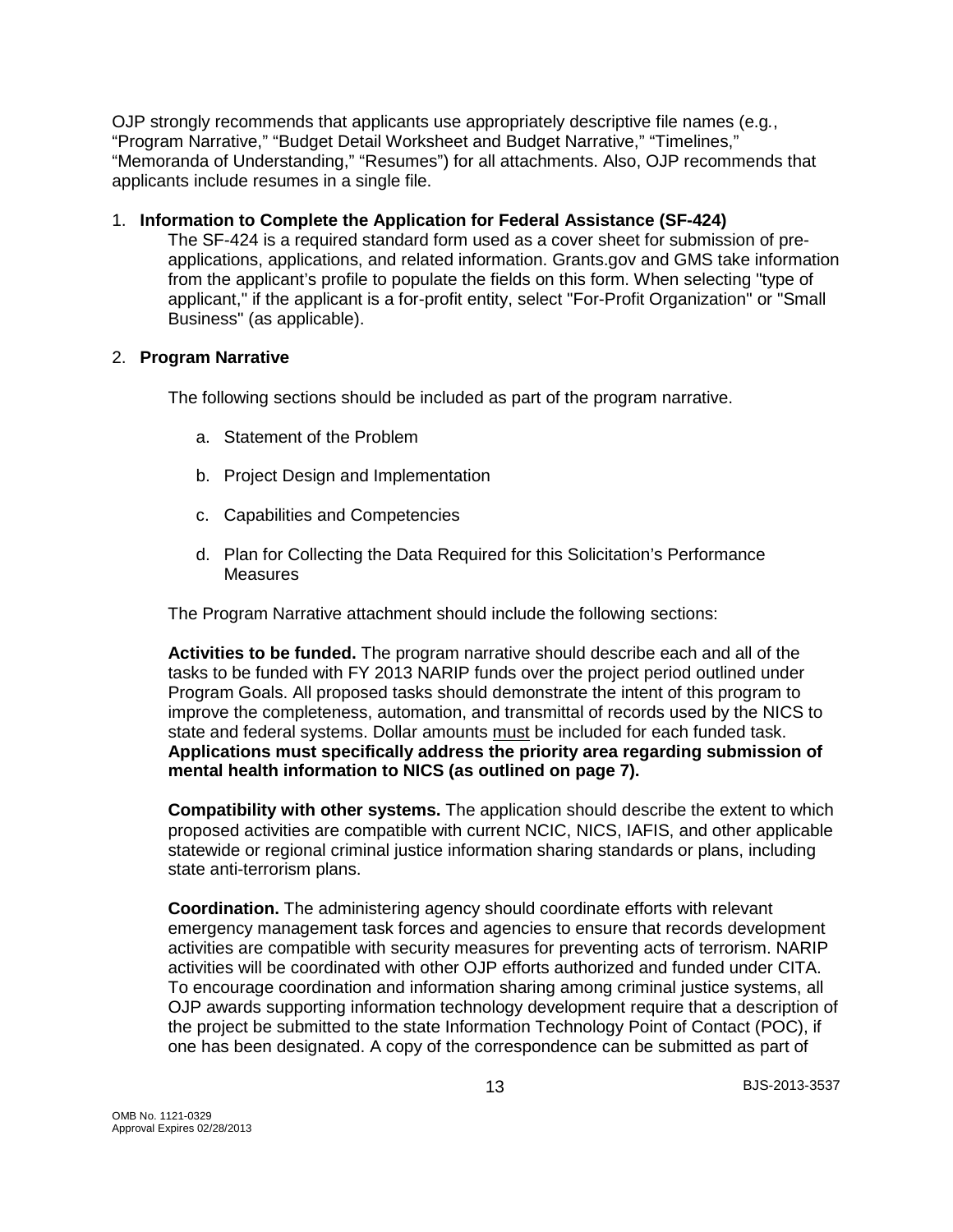Other Attachments (see below) or sent directly to BJS prior to accessing funds. There is no requirement that the point of contact concur with the information technology project. The intent of this condition is to facilitate communication within the state. **Tribal applicants should provide documentation that activities proposed for funding will be coordinated with a tribal consortia, state, or directly with the FBI.** 

**Unexpended funds.** The application should describe the specific reasons that previously awarded NARIP funds remain unexpended (if applicable) and include the current unexpended balance.

#### **Plan for Collecting the Data Required for this Solicitation's Performance Measures.**

Submission of performance measures data is not required for the application. Performance measures are included as an alert that successful applicants will be required to submit specific data to BJS as part of their reporting requirements. For the application, the applicant should indicate an understanding of these requirements and discuss how the applicant will gather the required data, should the applicant receive funding.

#### **NICS Record Improvement Plan**

In order to make the most effective use of the grant program funds for improvement to the quality and availability of records used by the NICS, FY 2013 NARIP grant applications must provide for the development and implementation of comprehensive strategic planning. Such planning must include activities designed to examine the current condition of the involved state, local, and tribal records, problems associated with incomplete reporting and/or records availability, and demonstrate a commitment to a long-range planning process to address such issues to achieve the goals of the NICS Improvement Amendments Act of 2007.

Therefore, FY 2013 NARIP applications should include funding, as needed, for the development or continuation of a NICS Record Improvement Plan through a four-step process:

**Step 1. Establishment of a NICS Record Improvement Task Force.** Complete reporting and transmission of state or tribal records to national files can only be achieved through the cooperative efforts of all record originating entities. Therefore, BJS recommends that the applicant propose to use some FY 2013 NARIP funding to establish and/or support a NICS Record Improvement Task Force to guide the development and implementation of an ongoing long-range records improvement plan. The task force might include representatives from the central record repository and source agencies, including state, local, and tribal law enforcement; prosecuting attorneys; the courts; local jails; state correctional facilities; probation and parole agencies; and state mental health program agencies.

A task force with wide representation from throughout the system could provide a forum for exploring the range of options for improving the quality, completeness and availability of NICS records in the state. The task force could review the results of the assessment and the problem identification phases (Steps 2 and 3) and develop recommendations to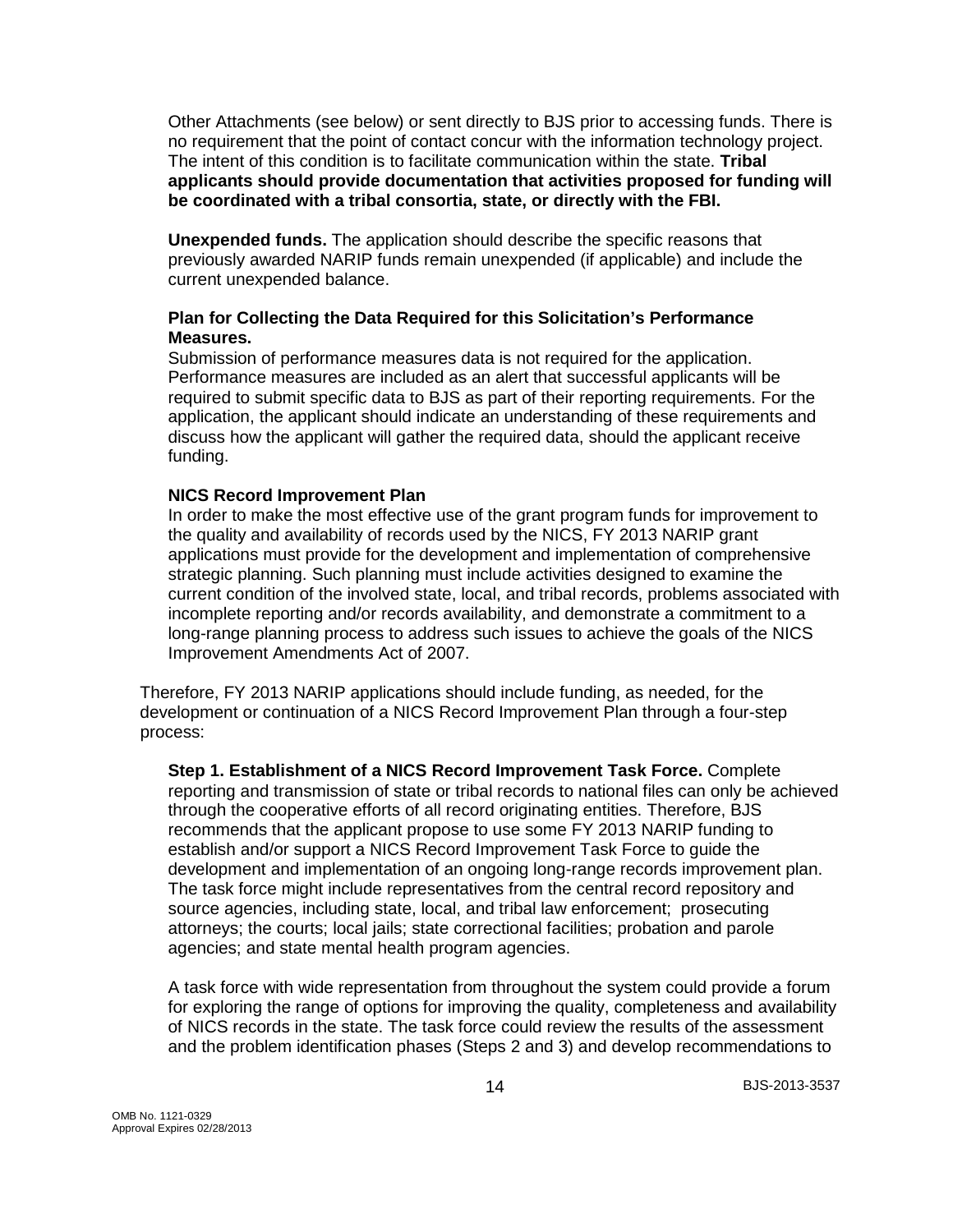improve the quality, completeness, and availability of NICS records. Current legislation and administrative procedures related to reporting, maintaining, sharing, and use of relevant records might be reviewed to determine if they are adequate. A list of the proposed task force members and the agencies they represent should be included in the preliminary plan. If components of the system listed above are not included in the task force, the plan should describe how input and participation will be achieved. If a task force is not to be established, the applicant should propose instituting other mechanisms to provide for the input and participation of all affected components of the criminal justice system.

**Step 2. Assessment of the completeness and availability of NICS records.** The record estimates and other information provided by the state in response to the information collection developed by BJS pursuant to the Act, provide an initial or baseline assessment on which FY 2013 activities can be based. However, for the purposes of long-term strategic planning, an applicant may wish to use the task force to examine (and address) issues surrounding the accuracy, completeness and availability of such records as part of its assessment. In any event, the ongoing assessment must result in a comprehensive understanding of the following:

- availability of the records in terms of entities that originate, maintain, and/or receive such records;
- how relevant records are currently transmitted to the state's central repository and/or how they are otherwise made available to the NICS; and
- completeness of the records in the various categories described of (what portion of the records is actually made available to the NICS).

Such an assessment may involve an examination of records in the state central record repository, surveys of local reporting/originating agencies, analyses of court statistics, data collection from sample(s) of local agency records, estimates derived from audits of local reporting agencies, or other analytical work which may or may not have been performed to support the development of record estimates.

**Step 3. Identification of reasons for incomplete and/or unavailable NICS records.**  The task force may also seek to identify challenges or obstacles encountered in efforts to ensure that all qualifying records are made available to the NICS. Understanding such challenges may help focus improvement strategies, and may include factors such as: the type and number of state/local/tribal agencies that originally create such records; the typical "life cycle" of such original records, including when and where the records are created, whether such records are maintained in paper or electronic form, if and how such records are transmitted to state and national files, and when and how such records are ultimately disposed of, deleted, or otherwise made unavailable. The task force might identify factors that affect the availability of records for state and national files, including whether categories of records may be protected from disclosure under a provision of state, tribal, or federal law.

**Step 4. Development of a NICS Record Improvement Plan.** The final step develops strategies for addressing each of the challenges identified in Step 3, including the use of federal grant funds appropriated under the NIAA. The plan should clearly identify goals,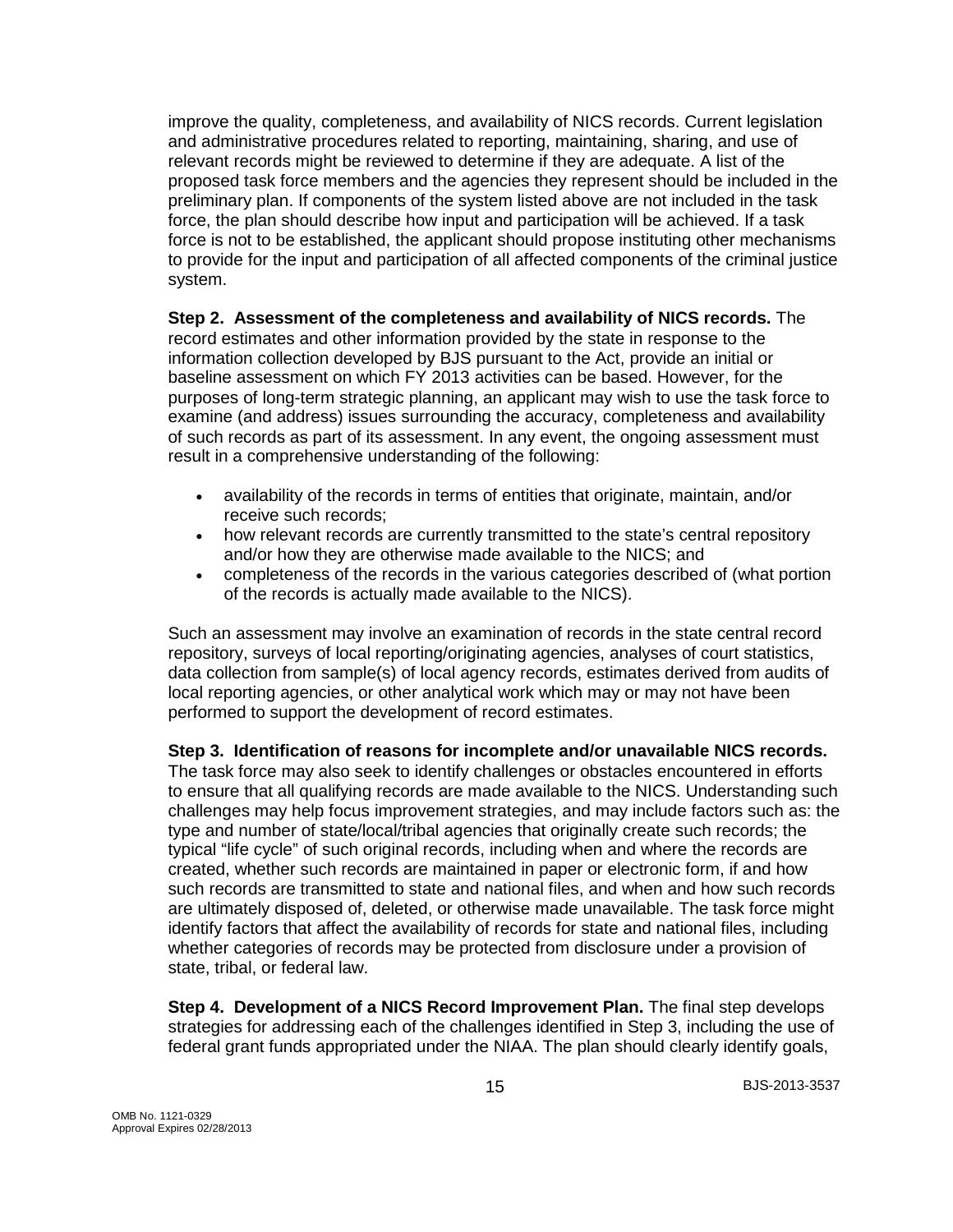objectives, and a general timetable for achievements. Subsequent iterations of the plan should include a progress report on the strategies previously employed.

#### <span id="page-15-0"></span>3. **Budget Detail Worksheet and Budget Narrative**

#### **a. Budget Detail Worksheet**

A sample Budget Detail Worksheet can be found at [www.ojp.gov/funding/forms/budget\\_detail.pdf.](http://www.ojp.gov/funding/forms/budget_detail.pdf) Applicants that submit their budget in a different format should include the budget categories listed in the sample budget worksheet.

For questions pertaining to budget and examples of allowable and unallowable costs, see the OJP Financial Guide at [www.ojp.usdoj.gov/financialguide/index.htm](http://www.ojp.usdoj.gov/financialguide/index.htm)*.*

#### **b. Budget Narrative**

The Budget Narrative should thoroughly and clearly describe every category of expense listed in the Budget Detail Worksheet. OJP expects proposed budgets to be complete, cost effective, and allowable (e.g., reasonable, allocable, and necessary for project activities).

Applicants should demonstrate in their budget narratives how they will maximize cost effectiveness of grant expenditures. Budget narratives should generally describe cost effectiveness in relation to potential alternatives and the goals of the project. For example, a budget narrative should detail why planned in-person meetings are necessary, or how technology and collaboration with outside organizations could be used to reduce costs, without compromising quality.

The narrative should be mathematically sound and correspond with the information and figures provided in the Budget Detail Worksheet. The narrative should explain how the applicant estimated and calculated all costs and how they are relevant to the completion of the proposed project. The narrative may include tables for clarification purposes but need not be in a spreadsheet format. As with the Budget Detail Worksheet, the Budget Narrative should be broken down by year.

#### **c. Match**

There is no required cash or in-kind match required under this program. However, if the applicant chooses to offer such a commitment, the narrative should include a description of cash contributions, in-kind services, or activities, with accompanying fiscal implications, which are offered as matching support for the activities to be funded under NARIP. BJS will consider all matching support which contributes to or meets NARIP program goals as additional demonstrated commitment to the application.

This solicitation does not require a match. However, if a successful application proposes a voluntary match amount, and OJP approves the budget, the total match amount incorporated into the approved budget becomes mandatory and subject to audit.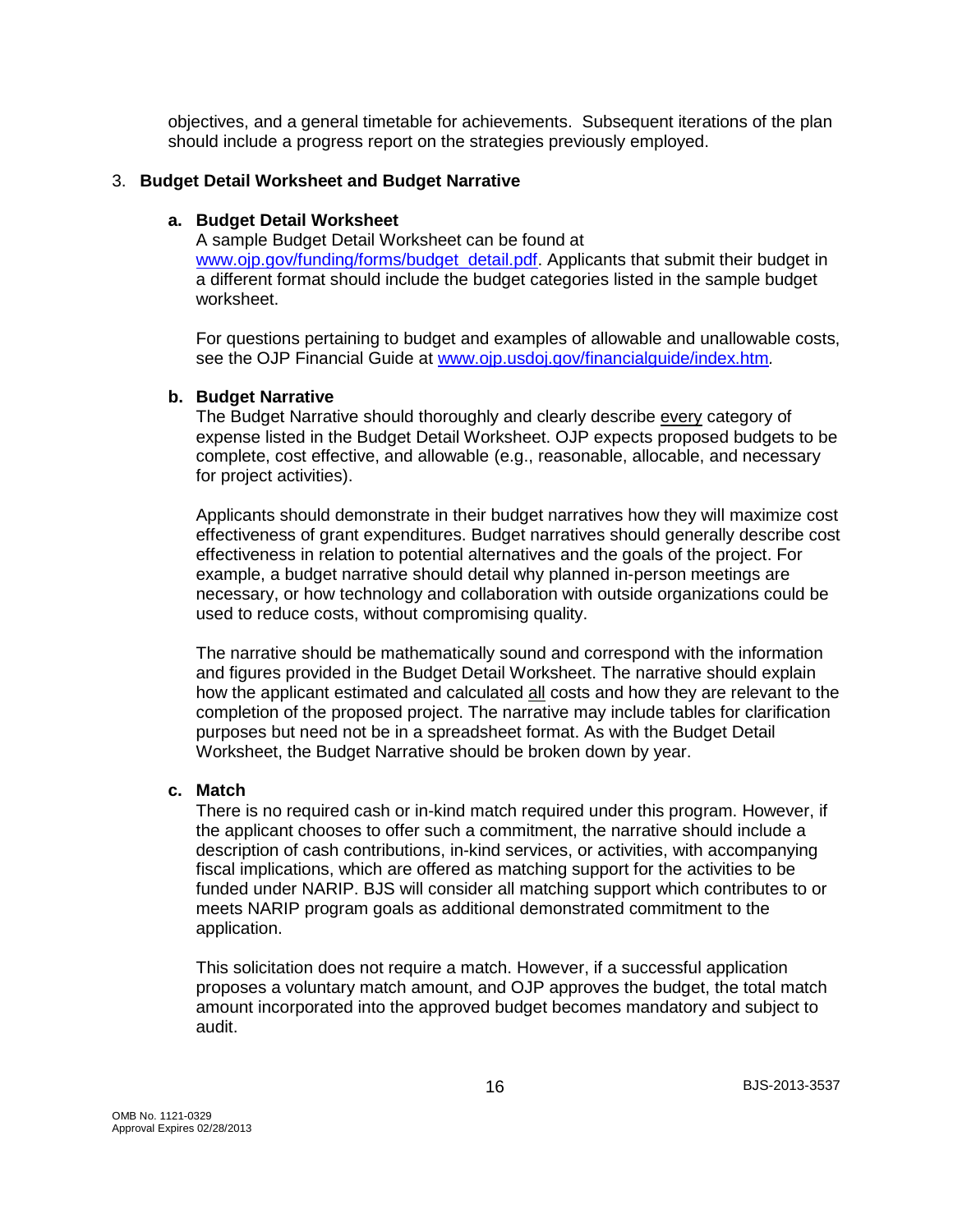#### <span id="page-16-0"></span>4. **Indirect Cost Rate Agreement (if applicable)**

Indirect costs are allowed only if the applicant has a federally approved indirect cost rate. (This requirement does not apply to units of local government.) Attach a copy of the federally approved indirect cost rate agreement to the application. Applicants that do not have an approved rate may request one through their cognizant federal agency, which will review all documentation and approve a rate for the applicant organization, or, if the applicant's accounting system permits, costs may be allocated in the direct cost categories. If DOJ is the cognizant federal agency, obtain information needed to submit an indirect cost rate proposal at [www.ojp.usdoj.gov/funding/pdfs/indirect\\_costs.pdf.](http://www.ojp.usdoj.gov/funding/pdfs/indirect_costs.pdf)

### <span id="page-16-1"></span>5. **Tribal Authorizing Resolution (if applicable)**

Tribes, tribal organizations, or third parties proposing to provide direct services or assistance to residents on tribal lands should include in their applications a resolution, a letter, affidavit, or other documentation, as appropriate, that certifies that the applicant has the legal authority from the tribe(s) to implement the proposed project on tribal lands. In those instances when an organization or consortium of tribes applies for a grant on behalf of a tribe or multiple specific tribes, then the application should include appropriate legal documentation, as described above, from all tribes that would receive services/assistance under the grant. A consortium of tribes for which existing consortium bylaws allow action without support from all tribes in the consortium (i.e., without an authorizing resolution or comparable legal documentation from each tribal governing body) may submit, instead, a copy of its consortium bylaws with the application.

Applicants that are unable to submit with the application a fully-executed (i.e., signed) copy of appropriate legal documentation, as described above, consistent with the applicable tribe's governance structure, should, at minimum, submit an unsigned, draft version of such legal documentation as part of its application (except in cases where, with respect to a tribal consortium applicant, consortium bylaws allow action without the support of all consortium member tribes). If selected for funding, BJS will make use of and access to funds contingent on receipt of the fully-executed legal documentation.

#### 6. **Additional Attachments**

The following **required** documents should be submitted either as a single file attachment or as separate attachments:

- a. A copy of the approved application for certification of the state's relief from disabilities program; or indication that certification is being sought by ATF (the certification form must be approved by ATF to be eligible for funding).
- b. If the application does *not* include a portion of funds to improve submission of information to NICS on persons prohibited from possessing firearms for mental health reasons, the applicant must certify one of the following in the submission: (1) it already submits information to NICS on all persons prohibited from possessing firearms for mental health reasons; (2) it will focus funds on another category of qualifying NICS records that the state reasonably argues represents a greater information gap; or (3) it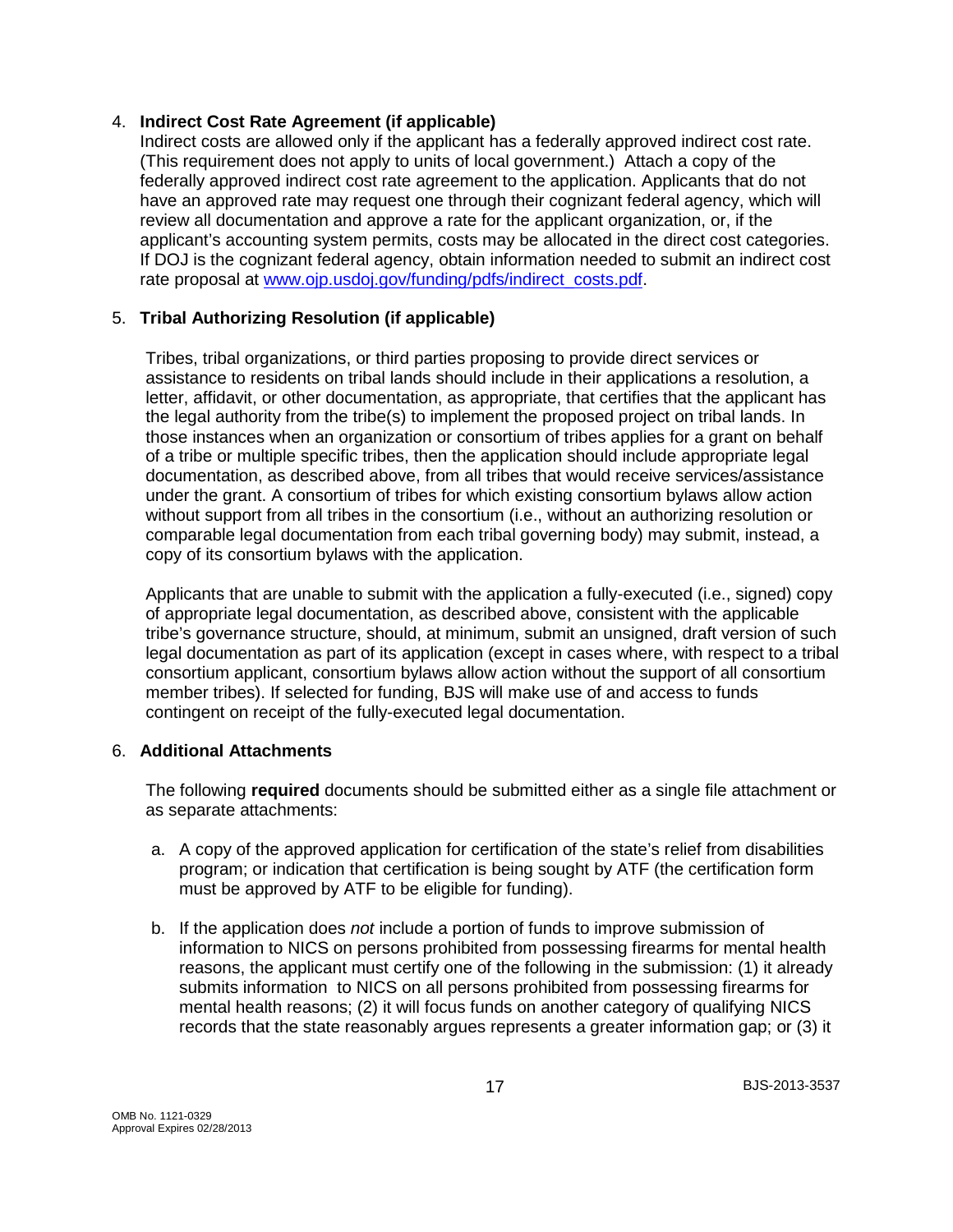is prohibited by law from sharing information with NICS on persons prohibited for mental health reasons (with citations to the relevant law).

#### c. **applicant disclosure of pending applications.**

Applicants are to disclose whether they have pending applications for federally funded assistance that include requests for funding to support the same project being proposed

under this solicitation and will cover the identical cost items outlined in the budget narrative and worksheet in the application under this solicitation. The disclosure should include both direct applications for federal funding (e.g., applications to federal agencies) and indirect applications for such funding (e.g., applications to state agencies that will be subawarding federal funds).

OJP seeks this information to help avoid any inappropriate duplication of funding. Leveraging multiple funding sources in a complementary manner to implement comprehensive programs or projects is encouraged and is not seen as inappropriate duplication.

Applicants that have pending applications as described above are to provide the following information about pending applications submitted within the last 12 months:

- the federal or state funding agency
- the solicitation name/project name
- the point of contact information at the applicable funding agency

| <b>Federal or</b><br><b>State</b><br><b>Funding</b><br>Agency                      | <b>Solicitation</b><br>Name/Project<br><b>Name</b>                                               | Name/Phone/E-mail for Point of Contact at<br><b>Funding Agency</b> |
|------------------------------------------------------------------------------------|--------------------------------------------------------------------------------------------------|--------------------------------------------------------------------|
| DOJ/COPS                                                                           | <b>COPS Hiring</b><br>Program                                                                    | Jane Doe, 202/000-0000; jane.doe@usdoj.gov                         |
| HHS/<br>Substance<br>Abuse &<br>Mental Health<br><b>Services</b><br>Administration | Drug Free<br>Communities<br>Mentoring Program/<br>North County Youth<br><b>Mentoring Program</b> | John Doe, 202/000-0000; john.doe@hhs.gov                           |

Applicants should include the table as a separate attachment, with the file name "Disclosure of Pending Applications," to their application. Applicants that do not have pending applications as described above are to include a statement to this effect in the separate attachment page. (e.g., "[Applicant Name] does not have pending applications submitted within the last 12 months for federally funded assistance that include requests for funding to support the same project being proposed under this solicitation and will cover the identical cost items outlined in the budget narrative and worksheet in the application under this solicitation.")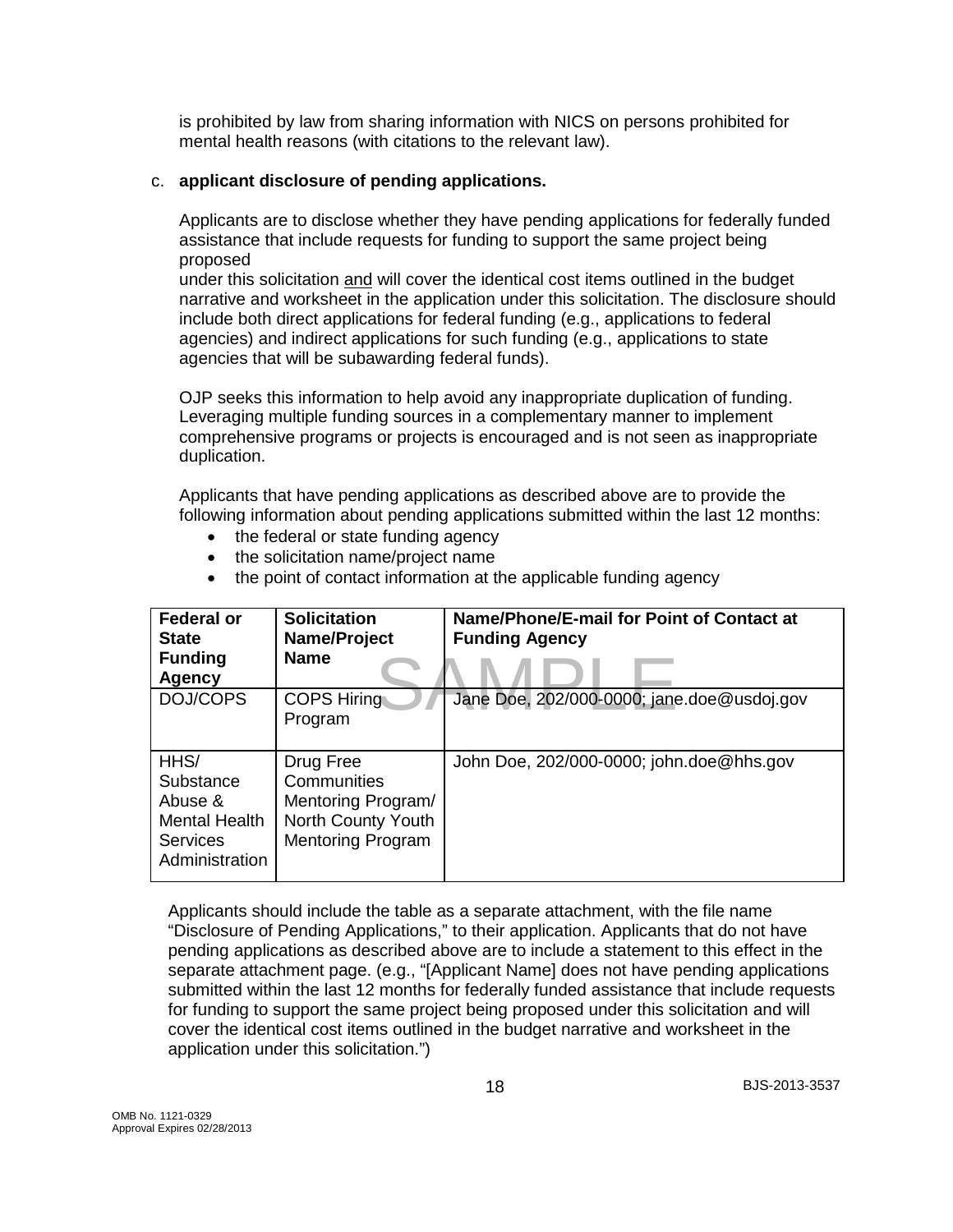### <span id="page-18-0"></span>7**. Other Standard Forms**

Additional forms that OJP may require in connection with an award are available on OJP's funding page at [www.ojp.usdoj.gov/funding/forms.htm.](http://www.ojp.usdoj.gov/funding/forms.htm) For successful applicants, receipt of funds may be contingent upon submission of all necessary forms. Note in particular the following forms:

a. [Standard Assurances](http://www.ojp.usdoj.gov/funding/forms/std_assurances.pdf)<sup>\*</sup>

Applicants must read, certify, and submit this form in GMS prior to the receipt of any award funds.

- b. [Certifications Regarding Lobbying; Debarment, Suspension and Other Responsibility](http://www.ojp.usdoj.gov/funding/forms/certifications.pdf)  [Matters; and Drug-Free Workplace Requirements](http://www.ojp.usdoj.gov/funding/forms/certifications.pdf)<sup>\*</sup> Applicants must read, certify, and submit in GMS prior to the receipt of any award funds.
- c. [Accounting System and Financial Capability Questionnaire](http://www.ojp.usdoj.gov/funding/forms/financial_capability.pdf) Any applicant (other than an individual) that is a non-governmental entity and that has not received any award from OJP within the past 3 years, must download, complete, and submit this form.

\*These OJP Standard Assurances and Certifications are forms which applicants accept in GMS. They are not additional forms to be uploaded at the time of application submission.

# **Selection Criteria**

All applications must be responsive to this solicitation. Applicants are strongly encouraged to review the evaluation criteria BJS will use in making funding decisions before deciding whether to submit an application for this solicitation. Applicants should understand that applications should respond to priorities identified and that full funding may not be possible for all proposed activities. **For FY 2013 NARIP grants, completeness of the application in terms of all required information will be a key consideration for BJS.** Awards will also be based on the following review criteria:

### **(1) Statement of the Problem as Described in the Program Narrative (25%)**

- the program narrative must describe each proposed task in accordance with the priority program goals, as outlined on pages 6 and 7. Applications should address how proposed activities directly relate to the improvement of the NICS.
- applications should specifically address the FY 2013 Priority Area Improve Reporting of Mental Health Information to NICS.

### **(2) Project/Program Design and Implementation (20%)**

- the extent to which the application recognizes the role of the courts in ensuring complete records.
- the extent to which the proposal appears reasonable in light of the applicant's current level of system development and statutory framework.
- the extent to which the application demonstrates the technical feasibility of the proposed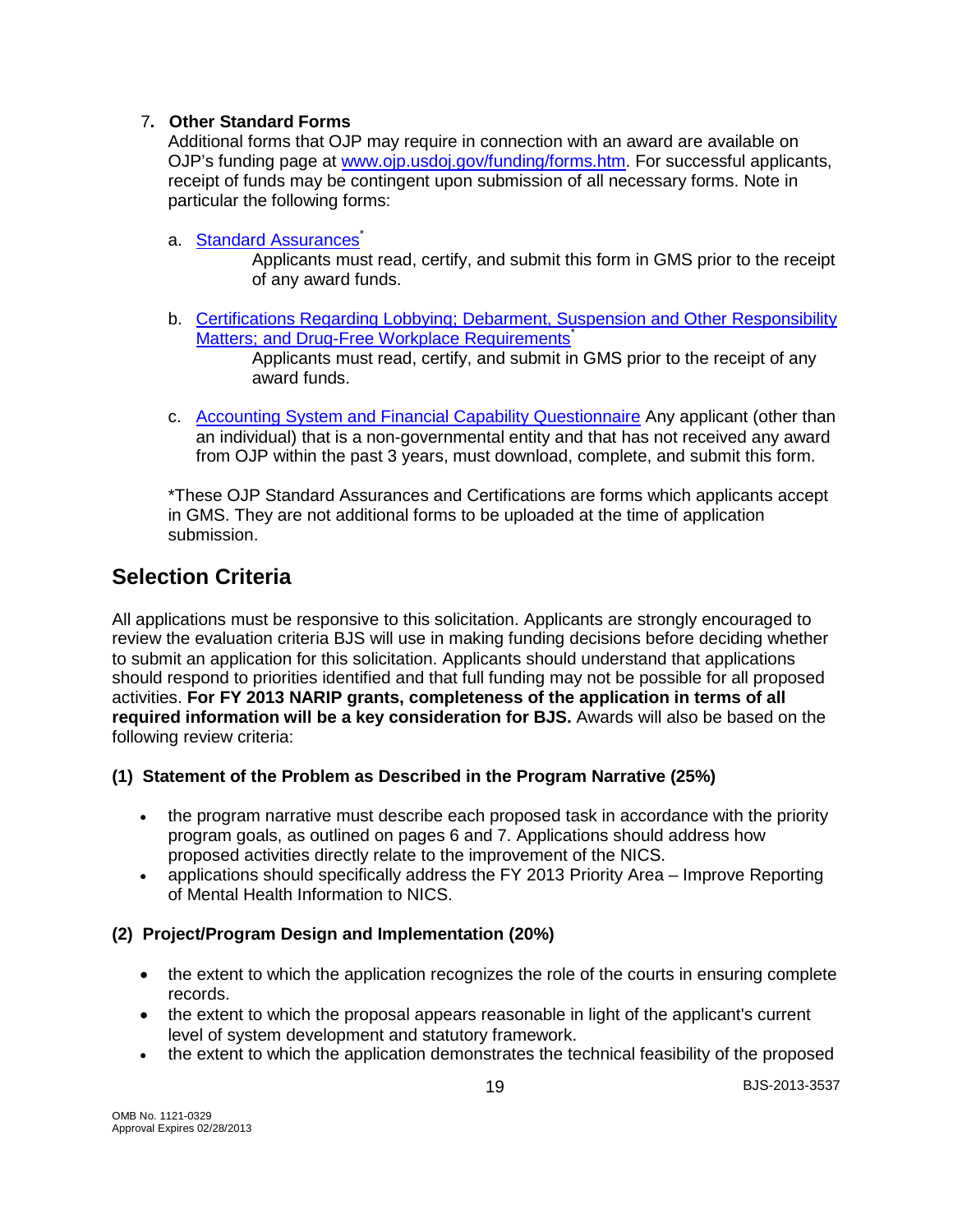task(s) and details the specific implementation plan to achieve the intended deliverables.

### **(3) Capabilities/Competencies (25%)**

- evidence of the applicant's progress in record quality improvement efforts.
- the extent to which the applicant has fulfilled goals of previous NARIP and/or NCHIP awards, including consideration of the total funds already awarded and expended funds from previous awards
- the applicant's commitment to the national record system as evidenced by membership in the FBI's Interstate Identification Index and participation in the National Fingerprint File, and the current status of development of its criminal records and related records.

### **(4) Plan for Collecting the Data Required for this Solicitation's Performance Measures (5%)**

### **(5) Budget complete; reasonable and allowable; cost effective; and necessary for project activities (10%)**

• the reasonableness of the budget, including the basis of the estimates, nature of the proposed expenditures, and their relation to the priorities identified herein.

### **(6) Impact/Outcomes and Evaluation (15%)**

• the extent to which the application identifies the anticipated outcomes of the proposed project(s) in **quantifiable** terms to demonstrate the anticipated level of impact at the national level.

# <span id="page-19-0"></span>**Review Process**

OJP is committed to ensuring a fair and open process for awarding grants. BJS reviews the application to make sure that the information presented is reasonable, understandable, measurable, and achievable, as well as consistent with the solicitation.

Peer reviewers will review the applications submitted under this solicitation that meet basic minimum requirements. BJS may use either internal peer reviewers, external peer reviewers, or a combination, to review the applications. An external peer reviewer is an expert in the subject matter of a given solicitation who is NOT a current DOJ employee. An internal reviewer is a current DOJ employee who is well-versed or has expertise in the subject matter of this solicitation. A peer review panel will evaluate, score, and rate applications that meet basic minimum requirements. Peer reviewers' ratings and any resulting recommendations are advisory only. In addition to peer review ratings, considerations for award recommendations and decisions may include, but are not limited to, underserved populations, geographic diversity, strategic priorities, past performance, and available funding.

The Office of the Chief Financial Officer (OCFO), in consultation with BJS, reviews applications for potential discretionary awards to evaluate the fiscal integrity and financial capability of applicants, examines proposed costs to determine if the Budget Detail Worksheet and Budget Narrative accurately explain project costs, and determines whether costs are reasonable,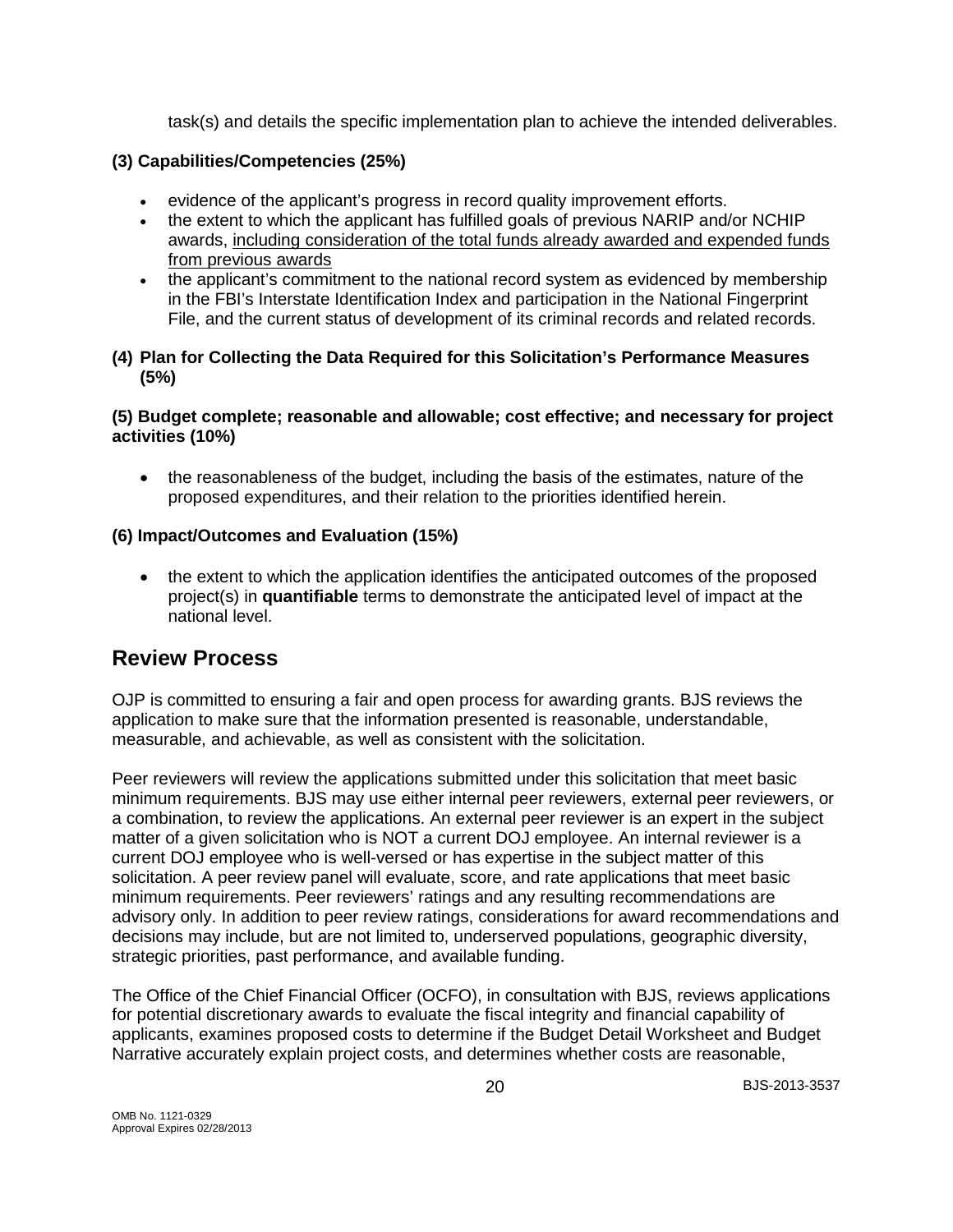necessary, and allowable under applicable federal cost principles and agency regulations.

All final award decisions will be made by the Director of the Bureau of Justice Statistics, who may consider factors including, but not limited to, underserved populations, geographic diversity, strategic priorities, past performance, and available funding when making awards.

# <span id="page-20-0"></span>**Additional Requirements**

Applicants selected for awards must agree to comply with additional legal requirements upon acceptance of an award. OJP encourages applicants to review the information pertaining to these additional requirements prior to submitting an application. Additional information for each requirement can be found at [www.ojp.usdoj.gov/funding/other\\_requirements.htm.](http://www.ojp.usdoj.gov/funding/other_requirements.htm)

- [Civil Rights Compliance](http://www.ojp.usdoj.gov/about/ocr/statutes.htm)
- Civil Rights Compliance Specific to State Administering Agencies
- Faith-Based and Other Community Organizations
- Confidentiality
- Research and the Protection of Human Subjects
- Anti-Lobbying Act
- Financial and Government Audit Requirements
- National Environmental Policy Act (NEPA)
- DOJ Information Technology Standards (if applicable)
- Single Point of Contact Review
- Non-Supplanting of State or Local Funds
- Criminal Penalty for False Statements
- Compliance with [Office of Justice Programs Financial Guide](http://www.ojp.usdoj.gov/financialguide/index.htm)
- Suspension or Termination of Funding
- Nonprofit Organizations
- For-profit Organizations
- Government Performance and Results Act (GPRA)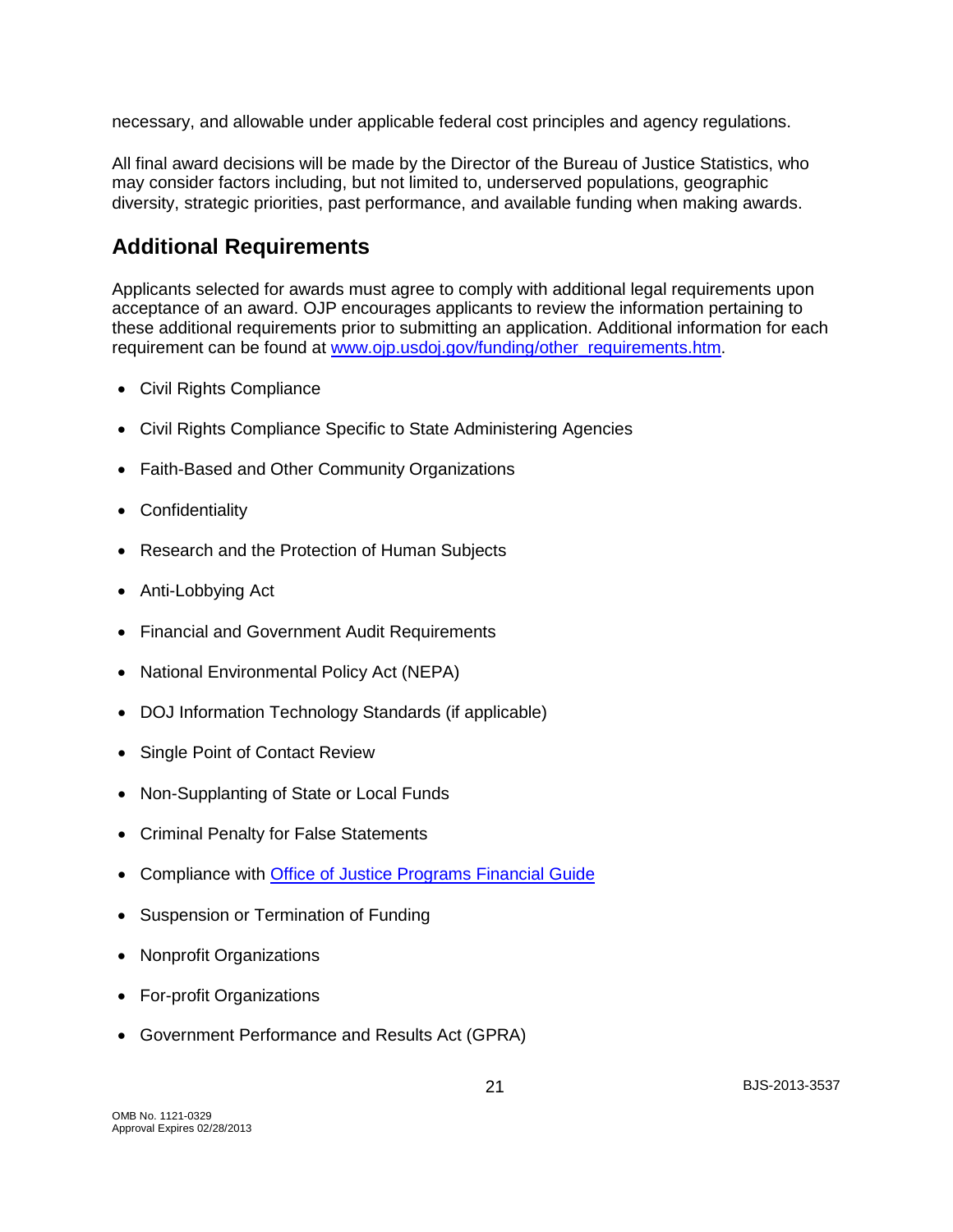- Rights in Intellectual Property
- Federal Funding Accountability and Transparency Act of 2006 (FFATA)
- Awards in Excess of \$5,000,000 Federal Taxes Certification Requirement
- Policy and Guidance for Conference Approval, Planning, and Reporting
- OJP Training Guiding Principles for Grantees and Subgrantees

# <span id="page-21-0"></span>**How to Apply**

Applicants must submit applications through Grants.gov. Applicants must first register with Grants.gov in order to submit an application through Grants.gov, a "one-stop storefront" to find federal funding opportunities and apply for funding. Find complete instructions on how to register and submit an application at [www.Grants.gov.](http://www.grants.gov/) Applicants that experience technical difficulties during this process should call the Grants.gov Customer Support Hotline at **800**-**518**- **4726** or **606–545–5035**, 24 hours a day, 7 days a week, except federal holidays. Registering with Grants.gov is a one-time process; however, **processing delays may occur, and it can take several weeks** for first-time registrants to receive confirmation and a user password. OJP encourages applicants to **register several weeks before** the application submission deadline. In addition, OJP urges applicants to submit applications 72 hours prior to the application due date to allow time to receive validation messages or rejection notifications from Grants.gov, and to correct in a timely fashion any problems that may have caused a rejection notification.

**Note:** BJS encourages all prospective applicants to sign up for Grants.gov email notifications regarding this solicitation. If this solicitation is cancelled or modified, individuals who sign up with Grants.gov for email updates will be notified.

All applicants are required to complete the following steps:

- 1. **Acquire a Data Universal Numbering System (DUNS) number.** In general, the Office of Management and Budget requires that all applicants (other than individuals) for federal funds include a DUNS number in their applications for a new award or a supplement to an existing award. A DUNS number is a unique nine-digit sequence recognized as the universal standard for identifying and differentiating entities receiving federal funds. The identifier is used for tracking purposes and to validate address and point of contact information for federal assistance applicants, recipients, and subrecipients. The DUNS number will be used throughout the grant life cycle. Obtaining a DUNS number is a free, one-time activity. Call Dun and Bradstreet at 866–705–5711 to obtain a DUNS number or apply online at [www.dnb.com.](http://www.dnb.com/) A DUNS number is usually received within 1-2 business days.
- 2. **Acquire registration with the System for Award Management (SAM). SAM replaces the Central Contractor Registration (CCR) database** as the repository for standard information about federal financial assistance applicants, recipients, and subrecipients. OJP requires all applicants (other than individuals) for federal financial assistance to maintain current registrations in the SAM database. Applicants must be registered in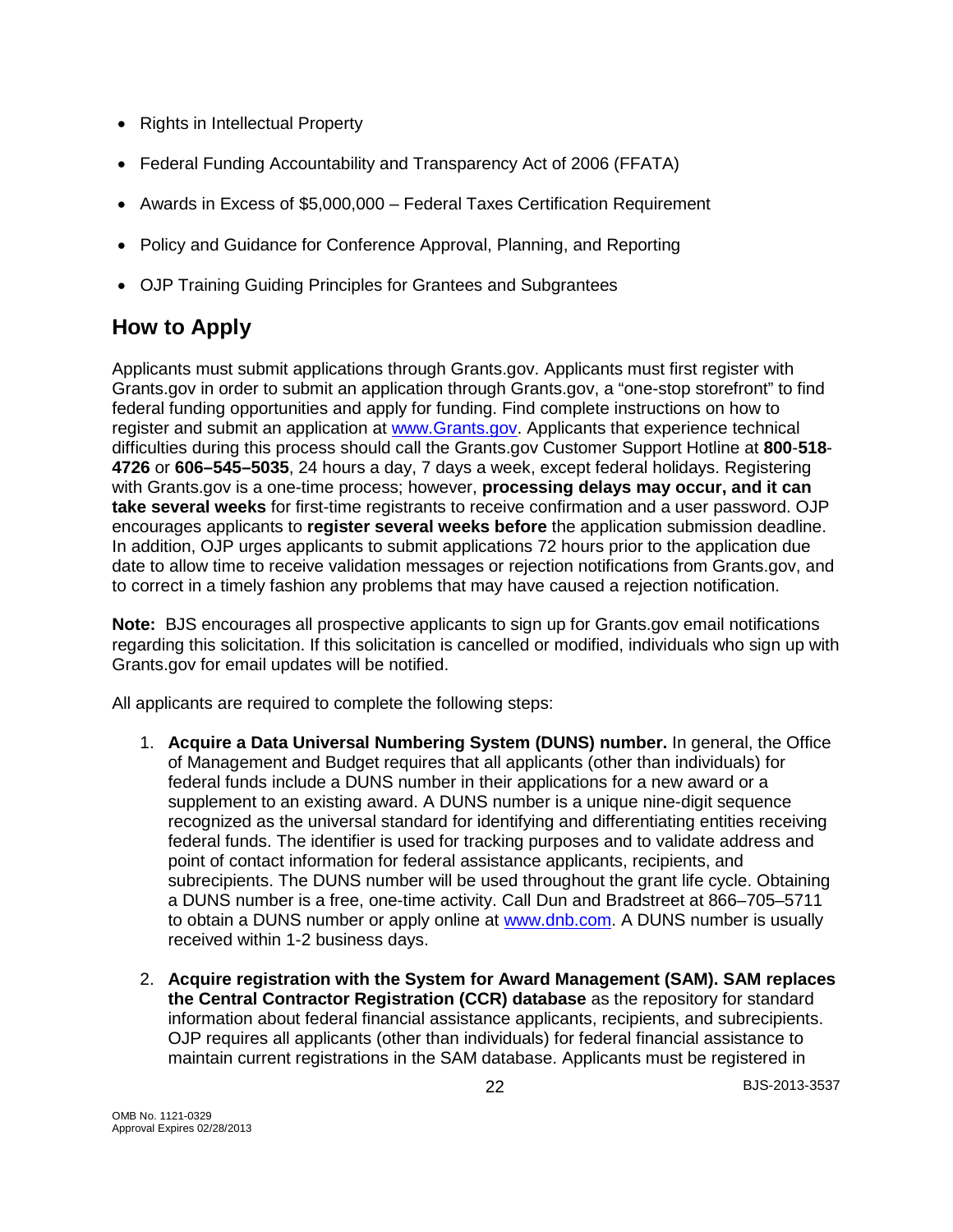SAM to successfully register in Grants.gov. (Previously, organizations that had submitted applications via Grants.gov were registered with CCR, as it was a requirement for Grants.gov registration. SAM registration replaces CCR as a pre-requisite for Grants.gov registration.) Applicants must **update or renew their SAM registration annually** to maintain an active status.

Applicants that were previously registered in the CCR database must, at a minimum:

- Create a SAM account;
- Log in to SAM and migrate permissions to the SAM account (all the entity registrations and records should already have been migrated).

Applicants that were not previously registered in the CCR database must register in SAM prior to registering in Grants.gov. Information about SAM registration procedures can be accessed at [www.sam.gov.](https://www.sam.gov/portal/public/SAM/?portal:componentId=1f834b82-3fed-4eb3-a1f8-ea1f226a7955&portal:type=action&interactionstate=JBPNS_rO0ABXc0ABBfanNmQnJpZGdlVmlld0lkAAAAAQATL2pzZi9uYXZpZ2F0aW9uLmpzcAAHX19FT0ZfXw**)

- 3. **Acquire an Authorized Organization Representative (AOR) and a Grants.gov username and password**. Complete the AOR profile on Grants.gov and create a username and password. The applicant organization's DUNS number must be used to complete this step. For more information about the registration process, go to [www.grants.gov/applicants/get\\_registered.jsp.](http://www.grants.gov/applicants/get_registered.jsp)
- 4. **Acquire confirmation for the AOR from the E-Business Point of Contact (E-Biz POC).** The E-Biz POC at the applicant organization must log into Grants.gov to confirm the applicant organization's AOR. Note that an organization can have more than one AOR.
- 5. **Search for the funding opportunity on Grants.gov.** Use the following identifying information when searching for the funding opportunity on Grants.gov. The Catalog of Federal Domestic Assistance (CFDA) number for this solicitation is 16.813, titled "NICS Act Record Improvement Program (NARIP)"and the funding opportunity number is BJS-2013-3537.
- 6. **Complete the Disclosure of Lobbying Activities.** All applicants must complete this information. Applicants that expend any funds for lobbying activities must provide the detailed information requested on the form, *Disclosure of Lobbying Activities* (SF-LLL). Applicants that do not expend any funds for lobbying activities should enter "N/A" in the required highlighted fields.
- 7. **Submit an application consistent with this solicitation by following the directions in Grants.gov.** Within 24–48 hours after submitting the electronic application, the applicant should receive an e-mail validation message from Grants.gov. The message will state whether the application has been received and validated, or rejected due to errors, with an explanation. **Important:** OJP urges applicants to submit applications **at least 72 hours prior** of the application due date to allow time to receive validation messages or rejection notifications from Grants.gov, and to correct in a timely fashion any problems that may have caused a rejection notification.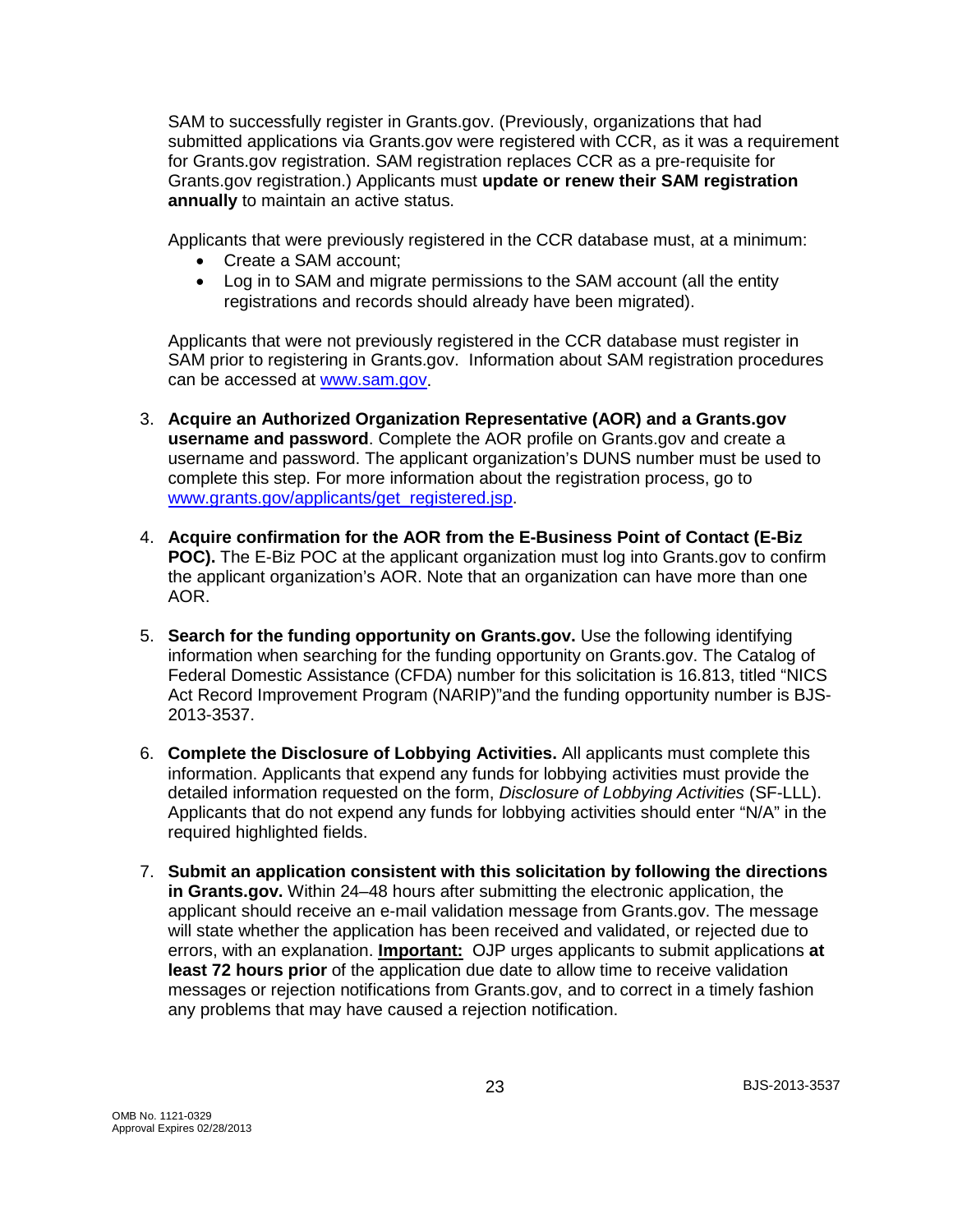**Note: Grants.gov only permits the use of specific characters in names of attachment files. Valid file names may only include the following characters: A-Z, a-z, 0-9, underscore (\_), hyphen (-), space, and period. Grants.gov will forward the application to OJP's Grants Management System (GMS). GMS does not accept executable file types as application attachments**. These disallowed file types include, but are not limited to, the following extensions: ".com," ".bat," ".exe," ".vbs," ".cfg," ".dat," ".db," ".dbf," ".dll," ".ini," ".log," ".ora," ".sys," and ".zip."

#### **Note: Duplicate Applications**

If an applicant submits multiple versions of an application, BJS will review the most recent version submitted.

#### **Experiencing Unforeseen Grants.gov Technical Issues**

Applicants that experience unforeseen Grants.gov technical issues beyond their control that prevent them from submitting their application by the deadline must e-mail the BJS contact identified in the Contact Information section on page 1 **within 24 hours after the application deadline** and request approval to submit their application. The e-mail must describe the technical difficulties, and include a timeline of the applicant's submission efforts, the complete grant application, the applicant's DUNS number, and any Grants.gov Help Desk or SAM tracking number(s). **Note: BJS does not automatically approve requests***.* After the program office reviews the submission, and contacts the Grants.gov or SAM Help Desks to validate the reported technical issues, OJP will inform the applicant whether the request to submit a late application has been approved or denied. If the technical issues reported cannot be validated, OJP will reject the application as untimely.

The following conditions are not valid reasons to permit late submissions: (1) failure to register in sufficient time, (2) failure to follow Grants.gov instructions on how to register and apply as posted on its Web site, (3) failure to follow each instruction in the OJP solicitation, and (4) technical issues with the applicant's computer or information technology environment, including firewalls.

Notifications regarding known technical problems with Grants.gov, if any, are posted at the top of the OJP funding Web page at [www.ojp.usdoj.gov/funding/solicitations.htm.](http://www.ojp.gov/funding/solicitations.htm)

### <span id="page-23-0"></span>**Provide Feedback to OJP on This Solicitation**

To assist OJP in improving its application and award processes, we encourage applicants to provide feedback on this solicitation, the application submission process, and/or the application review/peer review process. Feedback may be provided to [OJPSolicitationFeedback@usdoj.gov.](mailto:OJPSolicitationFeedback@usdoj.gov)

**IMPORTANT:** This email is for feedback and suggestions only. Replies are **not** sent from this mailbox. If you have specific questions on any program or technical aspect of the solicitation, **you must** directly contact the appropriate number or email listed on the front of this solicitation document. These contacts are provided to help ensure that you can directly reach an individual who can address your specific questions in a timely manner.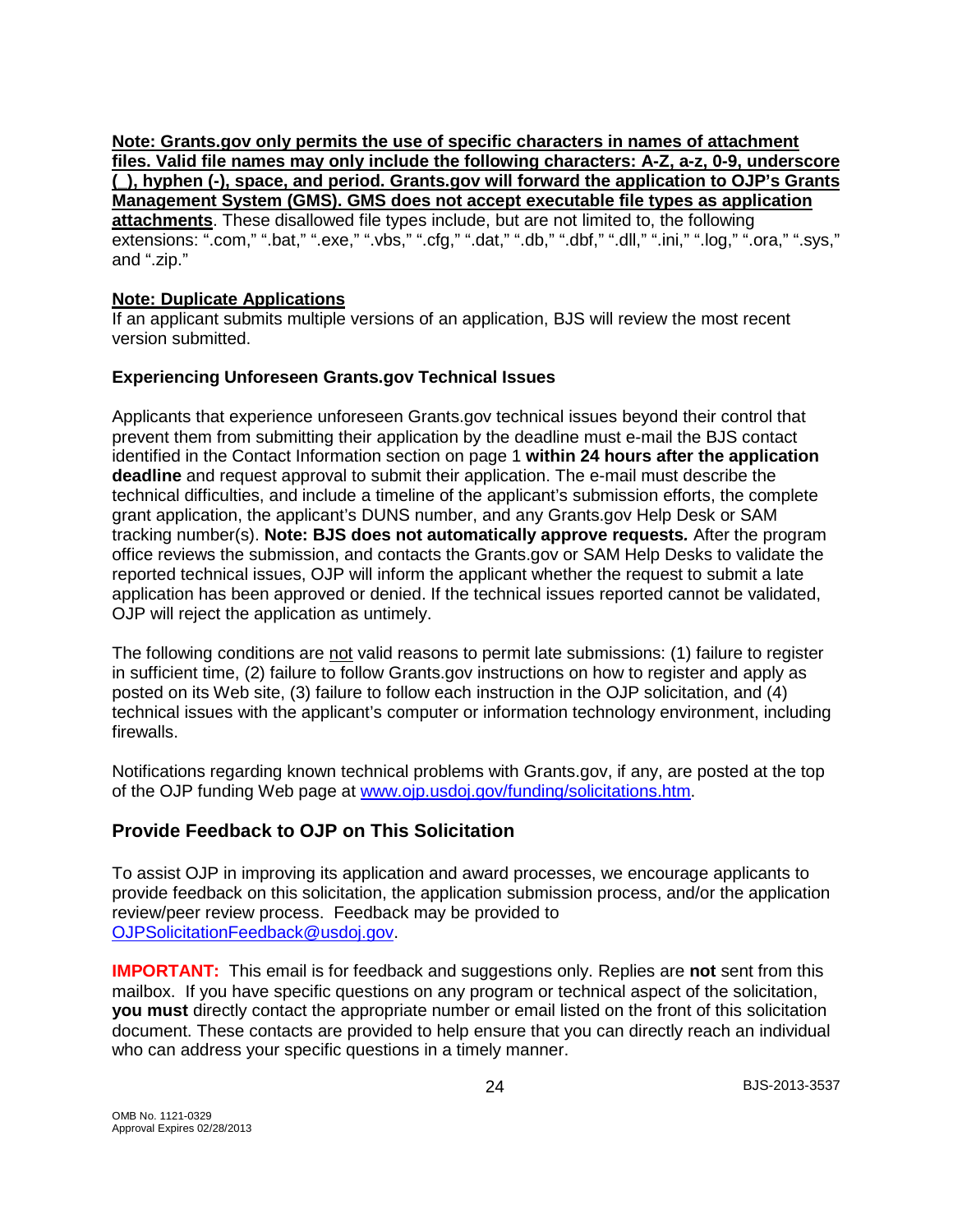If you are interested in being a reviewer for other OJP grant applications, please email your resume to oppeerreview@lmbps.com. The OJP Solicitation Feedback email account will not forward your resume. **Note:** Neither you nor anyone else from your organization can be a peer reviewer in a competition in which you or your organization have submitted an application.